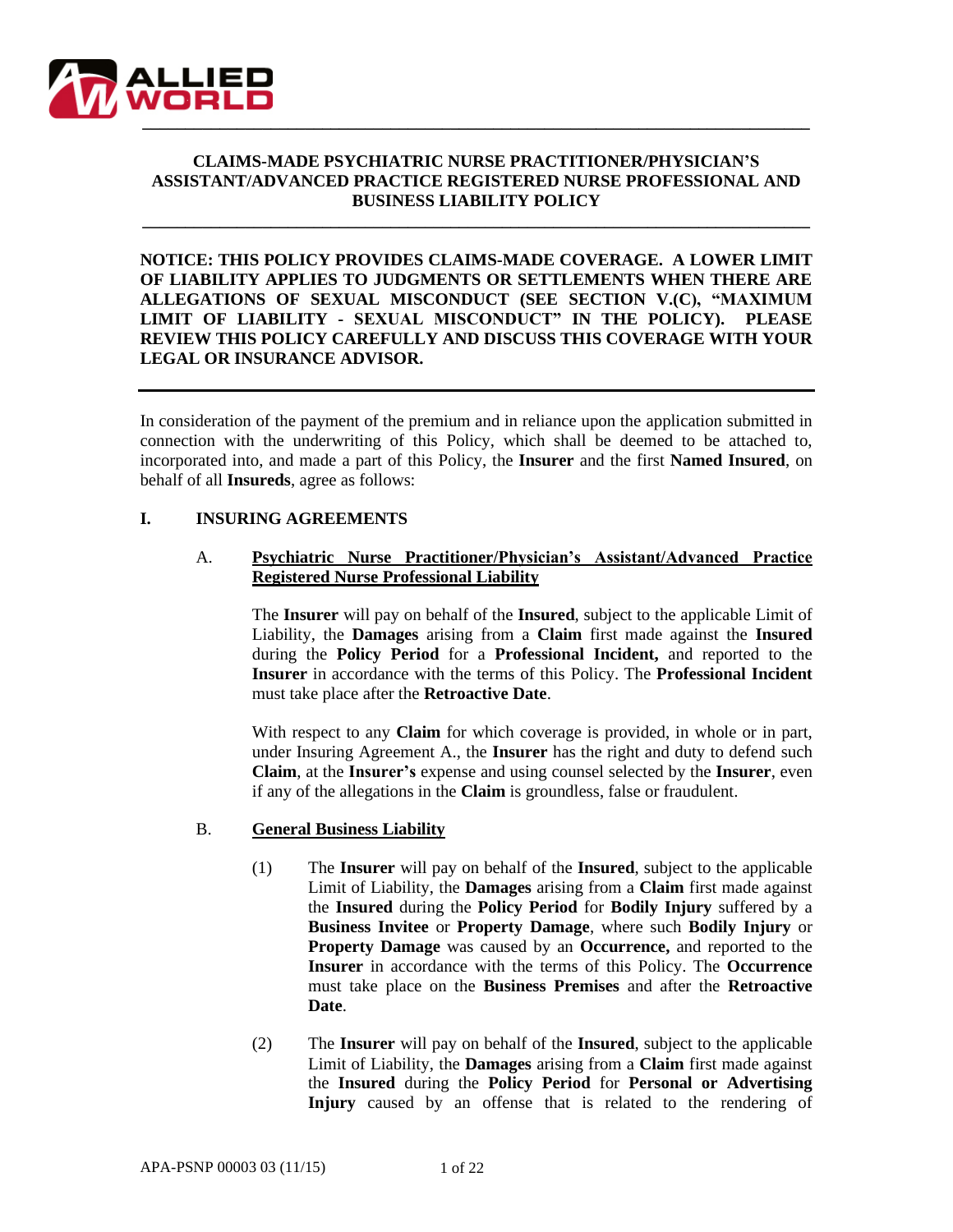**Professional Services**, and reported to the **Insurer** in accordance with the terms of this Policy. The offense must take place after the **Retroactive Date**.

(3) The **Insurer** will pay on behalf of the **Insured**, subject to the applicable Limit of Liability, the **Damages** arising from a **Claim** first made against the **Insured** during the **Policy Period** for **Fire Damage** caused by an **Occurrence**, and reported to the **Insurer** in accordance with the terms of this Policy. The **Occurrence** must take place on the **Business Premises** and after the **Retroactive Date**.

With respect to any **Claim** for which coverage is provided, in whole or in part, under Insuring Agreement B., the **Insurer** has the right and duty to defend such **Claim**, at the **Insurer's** expense and using counsel selected by the **Insurer**, even if any of the allegations in the **Claim** is groundless, false or fraudulent.

## C. **Information Privacy Liability**

- (1) The **Insurer** will pay on behalf of the **Insured**, subject to the applicable Limit of Liability, the **Defense Expenses** and **Damages** arising from a **Claim** first made by a **Regulator** against the **Insured** during the **Policy Period** for any **Privacy Wrongful Act**, and reported to the **Insurer** in accordance with the terms of this Policy. The **Privacy Wrongful Act**  must take place after the **Retroactive Date**.
- (2) The **Insurer** will pay on behalf of the **Insured**, subject to the applicable Limit of Liability, the costs incurred by the **Insured** in notifying the **Insured's** patients or clients of a **Privacy Wrongful Act** as mandated by any U.S. federal or state privacy protection statutes or regulations, but only if such **Privacy Wrongful Act** is reported to the **Insurer** in accordance with the terms of this Policy. The **Privacy Wrongful Act**  must take place after the **Retroactive Date**.

Coverage under this Insuring Agreement C.(2) applies regardless of whether or not a **Claim** for a **Privacy Wrongful Act** is made against an **Insured** under Insuring Agreement C.(1).

# **II. ADDITIONAL COVERAGES**

## A. **Defense Expenses for Claims**

The **Insurer** will pay on behalf of the **Insured** the **Defense Expenses** incurred by the **Insured** arising from any **Claim** covered under Insuring Agreements A. or B.

## B. **Insured's Costs For Claims**

The **Insurer** will pay on behalf of the **Insured** the reasonable costs, other than loss of earnings, incurred by the **Insured**, at the **Insurer's** request, in connection with defending any **Claim** covered under this Policy.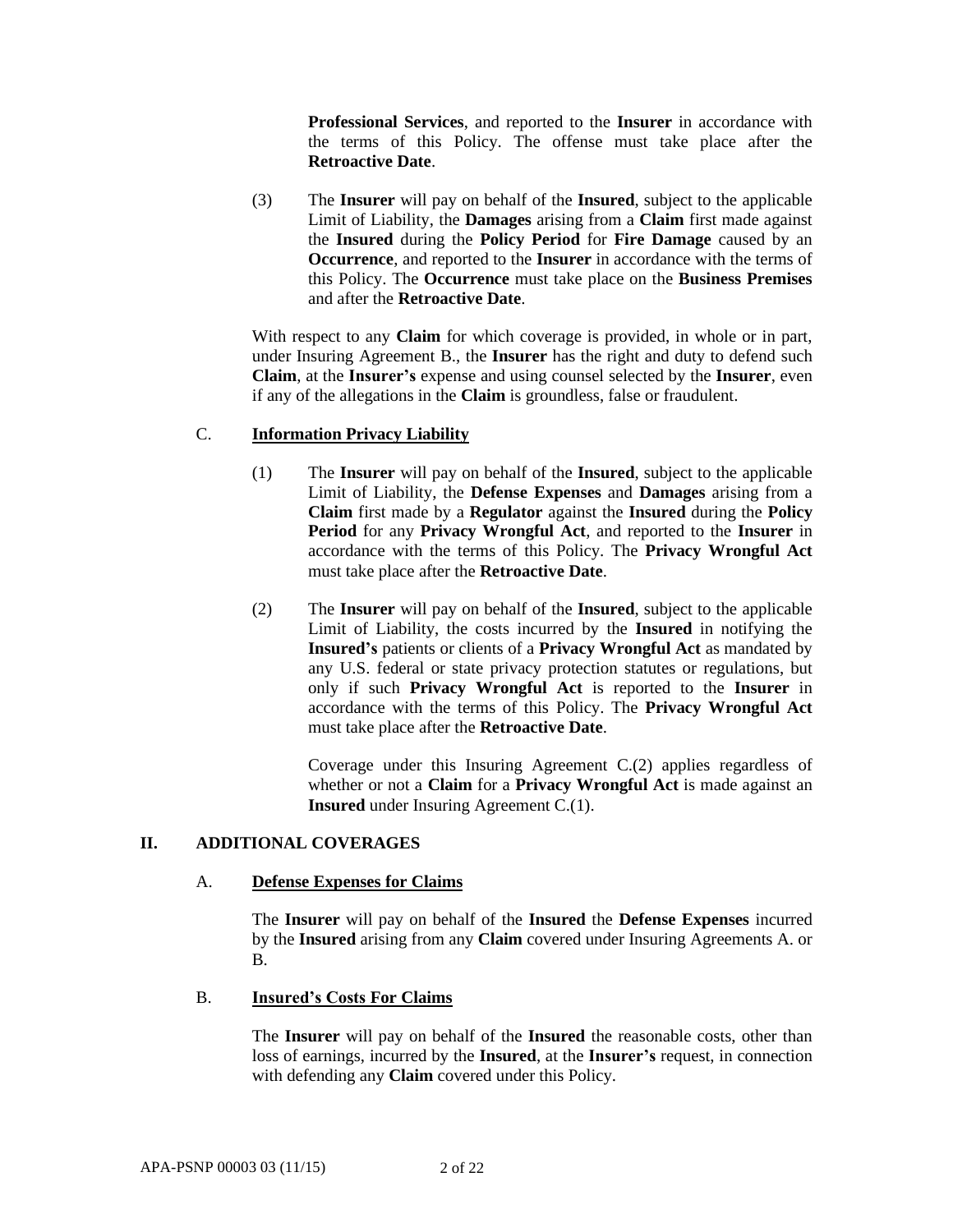The **Insurer** will also pay the **Insured** up to \$1,000 per day for loss of earnings, if the **Insured** is unable to render **Professional Services** since the **Insured** is assisting, at the **Insurer's** request, in the defense of a **Claim** covered under this Policy.

## C. **Legal Bonds for Claims**

The **Insurer** will pay the premiums for appeal bonds, or bonds to release property used to secure a legal obligation, if required with respect to a **Claim** covered under this Policy. However, the **Insurer** will only pay such premiums to the extent that the face or principal amount of the bond is within the applicable Limits of Liability of this Policy. The **Insurer** shall have no obligation to appeal any decision or to obtain these bonds.

## D. **Defense Expenses for Proceedings**

The **Insurer** will pay on behalf of the **Insured**, subject to the applicable Limit of Liability, **Defense Expenses only, which** arise from a **Proceeding** first brought during the **Policy Period** and reported to the **Insurer** in accordance with the terms of this Policy.

# E. **Medical Payments**

The **Insurer** will pay on behalf of the **Insured**, subject to the applicable Limit of Liability, the **Medical Payments** arising from any **Bodily Injury** suffered by a **Business Invitee**, where such **Bodily Injury** was caused by an **Occurrence** and is reported to the **Insurer** in accordance with the terms of this Policy. The **Occurrence** must take place on the **Business Premises** and during the **Policy Period**. The injured **Business Invitee** must submit to examination, as often as required by the **Insurer**, by physicians of the **Insurer's** choice and at the **Insurer's** expense.

## F. **Emergency Aid Expenses**

The **Insurer** will reimburse the **Insured**, subject to the applicable Limit of Liability, for costs and expenses for medical supplies, and for one (1) hour of the **Insured's** lost earning at an hourly rate of \$100.00 per hour or the **Insured's**  average hourly rate charged for **Professional Services**, whichever is less. The **Insured** must voluntarily incur such costs and expenses by rendering emergency treatment or services at the scene of an accident, medical crisis or disaster, provided that such treatment or services takes place during the **Policy Period** and that the **Insured** as soon as practicable reports any costs or expenses to the **Insurer**.

## G. **Assault or Battery**

The **Insurer** will reimburse the **Insured** for medical expenses that the **Insured** incurs as a result of **Bodily Injury** to the **Insured** caused by an **Assault or Battery**, or **Property Damage** to the **Insured's** personal property if caused by an **Assault or Battery.** The **Assault or Battery** must be committed by a patient or client of the **Insured**, or by the patient's or client's immediate family member,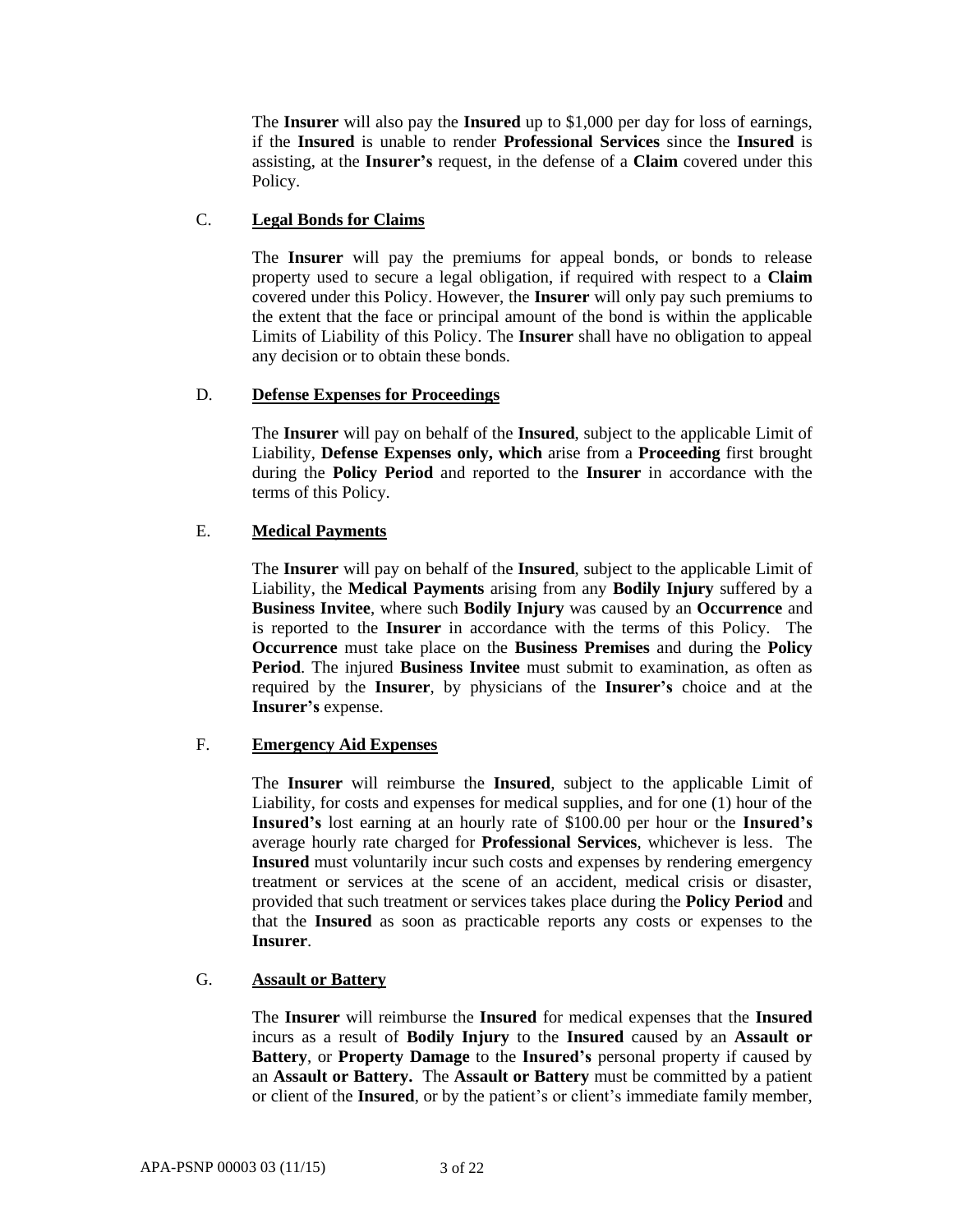during the **Insured's** rendering of **Professional Services.**

Provided always that:

- (1) such **Assault or Battery** takes place during the **Policy Period**;
- (2) the treatment or other services eligible for reimbursement as medical expenses are rendered within one (1) year of the **Assault or Battery**, and the medical expenses are reported to the **Insurer** within ninety (90) days from the date such treatment or service was rendered; and
- (3) the **Insured s**ubmits to examination, as often as reasonably required by the **Insurer**, by physicians of the **Insurer's** choice and at the **Insurer's** expense.

Coverage under this **Assault or Battery** Additional Coverage is excess over any other valid and collectible insurance, including workers' compensation or health insurance.

## **III. DEFINITIONS**

- A. "**Advertisement**" means a notice that is broadcast or published to the general public or specific market segments about **Professional Services** for the purpose of attracting patients or clients. For the purposes of this definition:
	- (1) notices that are published include material placed on the Internet or on similar electronic means of communication; and
	- (2) regarding websites, only that part of a website that is about the **Insured's** goods, products or services for the purposes of attracting patients or clients is considered an advertisement.
- B. "**Assault or Battery**" means the willful infliction of physical harm on the **Insured**, by a patient or their immediate family member, or any attempt thereof.
- C. "**Bodily Injury**" means bodily harm, sickness or disease, including any resulting death, and mental anguish or emotional distress resulting therefrom.
- D. "**Business Invitee**" means any natural person, including a patient or client, solely in their capacity as one who is invited by the **Insured** to enter into and remain on the **Business Premises** for a purpose directly or indirectly connected with the rendering of **Professional Services**. A **Business Invitee** shall not include any person who enters the **Business Premises** without the **Insured's** knowledge or permission, or any person who is an **Insured**.
- E. "**Business Premises**" means any location owned, leased or rented by the **Insured**  where **Professional Services** are rendered, and the ways and means immediately adjacent thereto, and may include the **Insured's** residence if **Professional Services** are regularly rendered at such residence.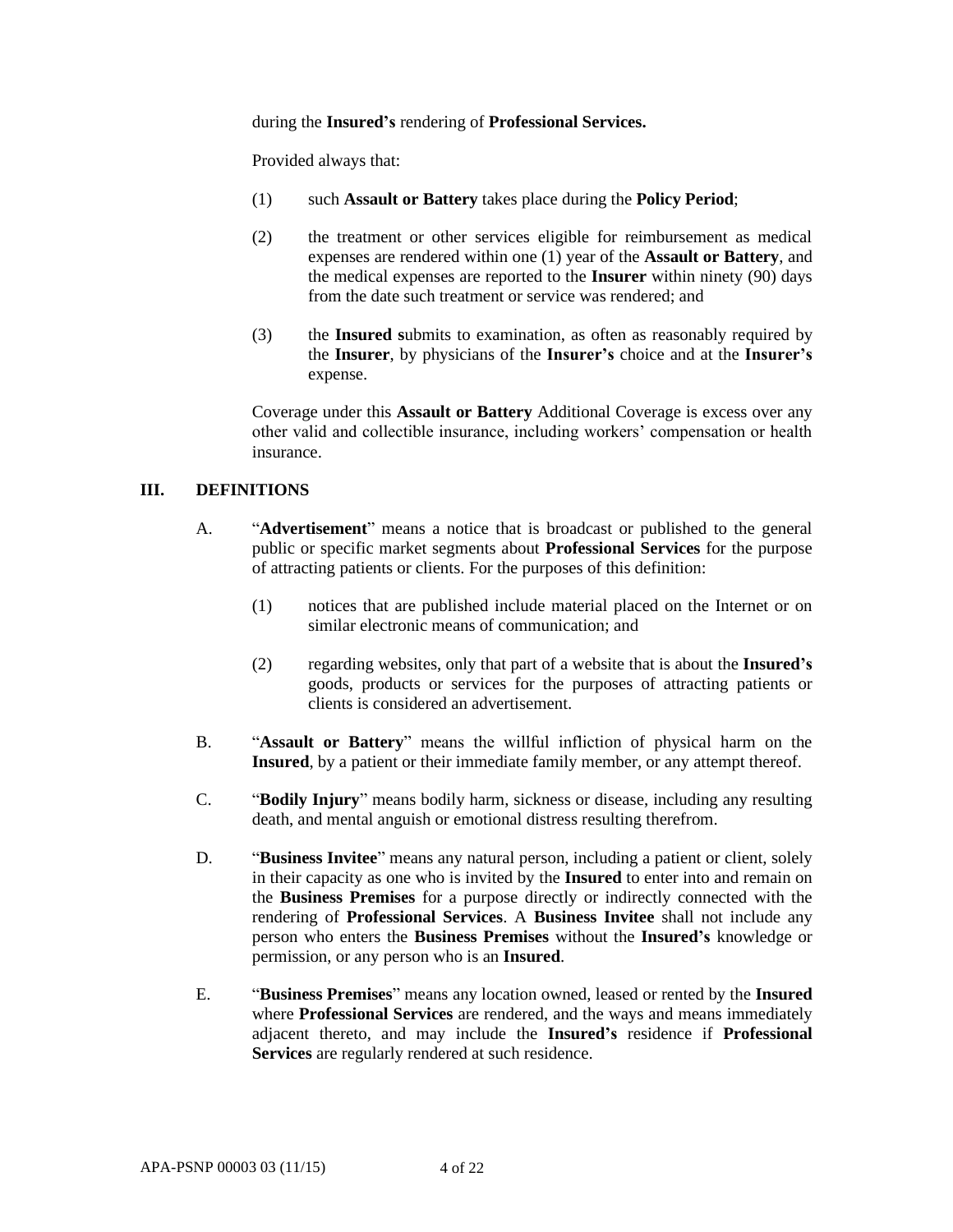- F. "**Claim**" means any:
	- (1) written demand for monetary relief made against an **Insured**;
	- (2) judicial proceeding which is commenced against an **Insured** by service of a civil complaint, notice of charges or similar pleading;
	- (3) arbitration proceeding commenced against an **Insured** by service of a demand for arbitration; or
	- (4) administrative proceeding or formal investigation commenced by a **Regulator,** but solely as respects Insuring Agreement C.

Multiple demands, proceedings or investigations arising out of the same **Professional Incident**, **Privacy Wrongful Act** or **Occurrence** shall be deemed a single **Claim,** which shall be treated as a **Claim** first made during the **Policy Period** in which the first of such multiple demands, proceedings or investigations is made against any **Insured** or in which notice of circumstances relating thereto is first given in accordance with Section VI., paragraph D., whichever occurs first.

- G. "**Damages**" means:
	- (1) settlements or judgments;
	- (2) pre-judgment or post-judgment interest; and
	- (3) costs or fees awarded in favor of the claimant.

#### **Damages** do not include:

- (a) amounts for which the **Insureds** are not legally liable;
- (b) amounts which are without legal recourse to the **Insureds**;
- (c) taxes;
- (d) the return, restitution, refund or disgorgement of fees, profits or amounts charged, held or retained by the **Insured** in connection with the rendering of **Professional Services**;
- (e) fines or penalties, except:
	- (i) as provided for in Section V.D. ; or
	- (ii) **HIPAA** fines and penalties, but solely under Insuring Agreement C.(1); or
- (f) amounts deemed uninsurable under applicable law.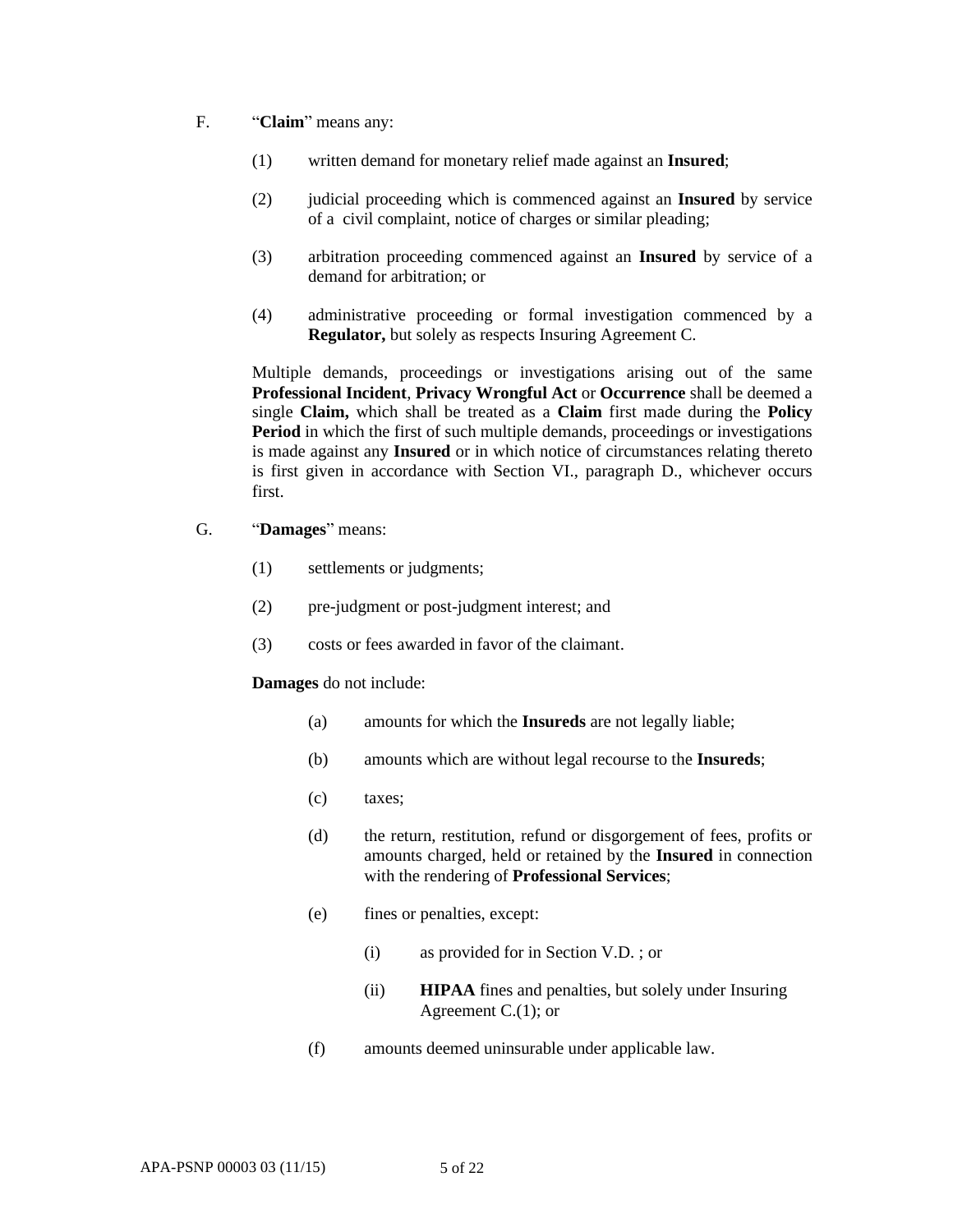H. "**Defense Expenses**" means reasonable and necessary fees, costs, charges or expenses resulting from the investigation, defense or appeal of a **Claim** or a **Proceeding**.

**Defense Expenses** do not include:

- (a) amounts incurred prior to the date a **Claim** is first made, or a **Proceeding** is first brought, and reported to the **Insurer**;
- (b) compensation or benefits of any natural person **Insured** or any overhead expenses of any **Insured** organization;
- (c) fines or penalties; or
- (d) any costs, fees or expenses to comply with a determination or decision made by a regulatory body, licensing board, agency or other organization in a **Proceeding**.
- I. "**Fire Damage**" means **Property Damage** to the tangible property of a third party other than the **Insured**, caused by a fire to premises the **Insured** rents or leases from others or to premises temporarily occupied by the **Insured** with the permission of the owner, solely for the purpose of rendering **Professional Services**. Such premises shall not include the **Insured's** residence. **Fire Damage** includes any water damage caused by such fire. The fire must not be caused intentionally by the **Insured**.

With respect to **Fire Damage**, **Property Damage** shall not include damage to any personal property owned by the **Insured**, or any other personal property of any person that is within the **Insured's** care, custody or control.

- J. "**HIPAA**" means the Health Insurance Portability and Accountability Act of 1996 (Public Law 104-191), as amended, and any regulations promulgated thereunder.
- K. "**Insured(s)**" means:
	- (1) the individual, partnership, or corporation designated as the **Named Insured** in Item 1(a) of the Declarations and the individual(s) designated as Additional **Named lnsureds** in Item 1(b) of the Declarations;
	- (2) any present or former employee, partner, executive officer, director or stockholder of the **Named Insured** designated in Item 1(a) of the Declarations, but only while acting in his or her capacity as such;
	- (3) any individual, partnership or corporation designated in Item 2 of the Declarations, but only as to matters for which a **Named Insured** may be liable;
	- (4) the lawful spouse or domestic partner (whether such status is derived by reason of statutory law, common law or otherwise) of a **Named Insured**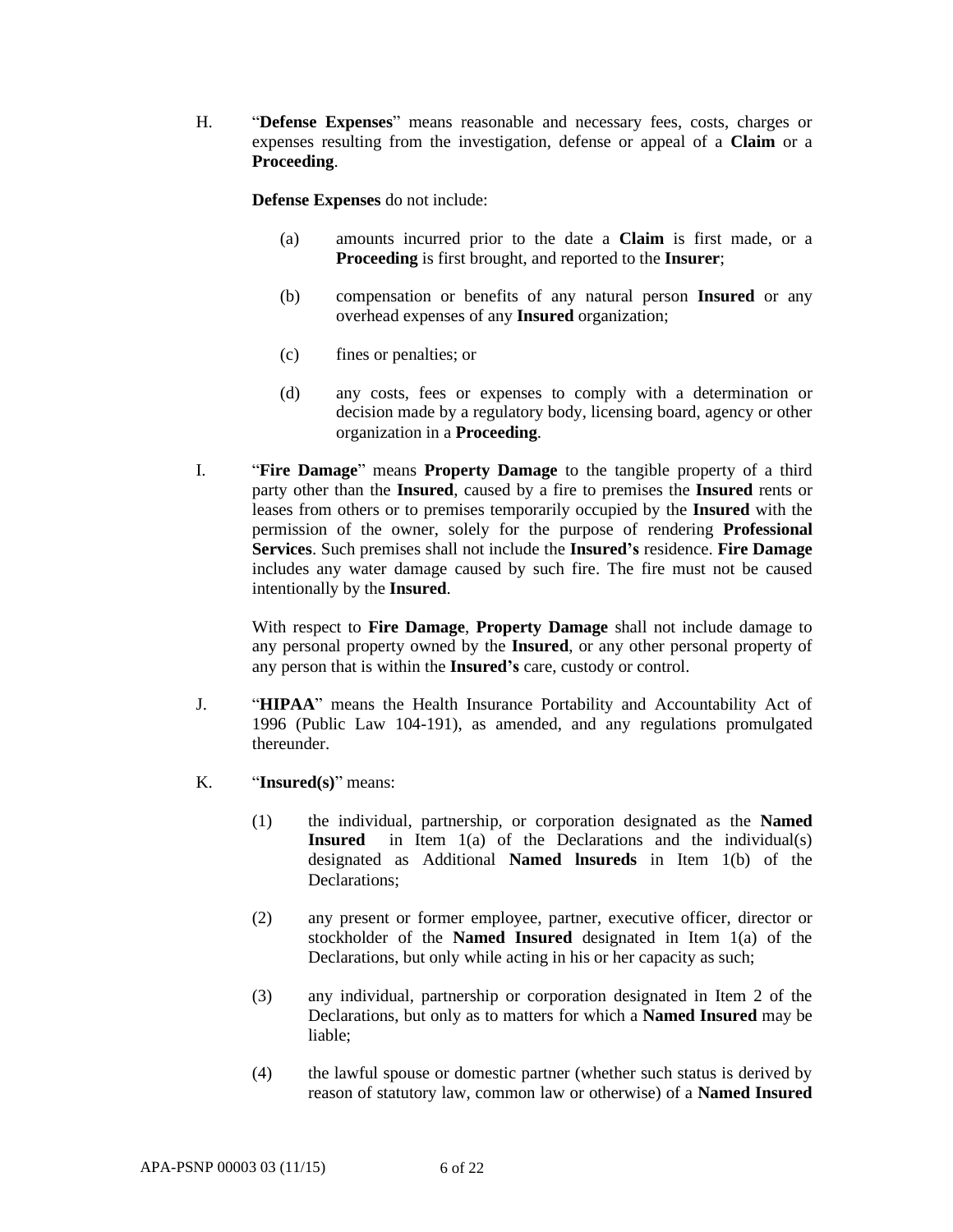arising solely out of his or her status as the spouse or domestic partner of a **Named Insured**; provided, however, that coverage shall not be afforded for any actual or alleged **Professional Incident**, **Privacy Wrongful Act** or **Occurrence** by or on the part of the spouse or domestic partner, unless such person is a **Named Insured**; and

- (5) the estates, heirs or legal representatives of any incompetent, insolvent, bankrupt or deceased person who was an **Insured** at the time the **Professional Incident**, **Privacy Wrongful Act** or **Occurrence** upon which such **Claim** is based were committed; provided, however, that coverage shall not be afforded for any actual or alleged **Professional Incident**, **Privacy Wrongful Act** or **Occurrence** by or on the part of any such estates, heirs or legal representatives.
- L. "**Insurer**" means the Insurer specified in the Declarations.
- M. "**Medical Payments**" means reasonable payments for:
	- (1) first aid administered at the time of an accident;
	- (2) necessary medical, surgical, x-ray and dental services, including prosthetic devices; and
	- (3) necessary ambulance, hospital, professional medical and nursing and funeral services,

provided that such treatment and services are rendered within one year of the **Occurrence** that caused the **Bodily Injury**.

- N. "**Named Insured**" means the natural person(s) or organization(s) named in Item 1(a) or 1(b) of the Declarations.
- O. "**Occurrence**" means:
	- (1) as respects **Bodily Injury** or **Property Damage**, an accident, including continuous or repeated exposure to substantially the same general harmful conditions. All such exposure to substantially the same general harmful conditions will be deemed to arise out of the same **Occurrence**; or
	- (2) as respects **Personal Injury or Advertising Injury,** an offense arising out of the **Insured's** business that causes **Personal Injury or Advertising Injury.** All **Damages** that arise from the same, related or repeated injurious material or act will be deemed to arise out of the same **Occurrence**, regardless of the frequency or repetition thereof, the number and kind of media used and the number of claimants.

**Occurrence** does not include the rendering of **Professional Services** or a **Privacy Wrongful Act**.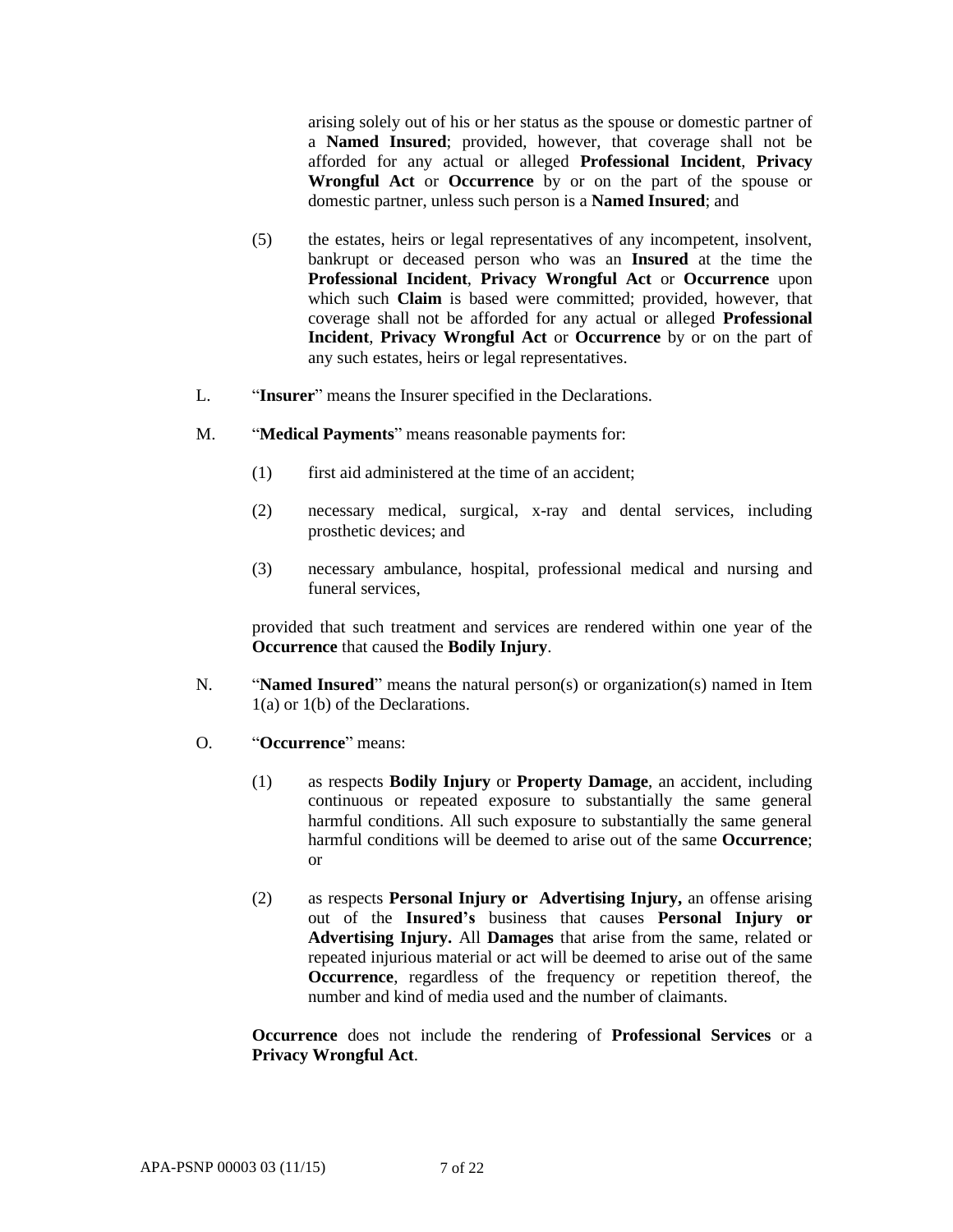- P. "**Personal or Advertising Injury**" means injury, including consequential **Bodily Injury**, suffered by a person other than a patient or client of the **Insured**, arising out of one or more allegations of the following offenses:
	- (1) false arrest, detention or imprisonment;
	- (2) malicious prosecution;
	- (3) the wrongful eviction from, wrongful entry into, or invasion of the right of private occupancy of a room, dwelling or premises that a person occupies, committed by or on behalf of its owner, landlord or lessor;
	- (4) oral or written publication, in any manner, of material that slanders or libels a person or organization or disparages a person's or organization's goods, products or services;
	- (5) oral or written publication, in any manner, of material that violates a person's right of privacy;
	- (6) the use of another's advertising idea in any **Advertisement**; or
	- (7) infringing upon another's copyright, trade dress or slogan in any **Advertisement**.

## Q. **"Personally Identifiable Information**" means:

- (1) information from which an individual may be uniquely and reliably identified, including, but not limited to an individual's name, address, telephone number, email address, in combination with their social security number, account relationships, account numbers, passwords, PIN numbers, credit card numbers or biometric information; or
- (2) personal information as defined in any U.S. federal or state privacy protection law governing the control and use of an individual's personal and confidential information, including any regulations promulgated thereunder, or any similar or related laws or regulations of any foreign jurisdiction, including but not limited to:
	- (1) "nonpublic personal information" as defined by Title V of the Gramm-Leach-Bliley Act of 1999, as amended, and any regulations promulgated thereto;
	- (2) "protected health information" as defined by **HIPAA**.
- R. "**Policy Period**" means the period commencing on the inception date shown in Item 3 of the Declarations. This period ends on the earlier of either the expiration date shown in Item 3 of the Declarations or the effective date of cancellation of this Policy.
- S. "**Pollutant**" means any solid, liquid, gaseous or thermal irritant or contaminant, including smoke, vapor, soot, fumes, acids, alkalis, chemicals and waste.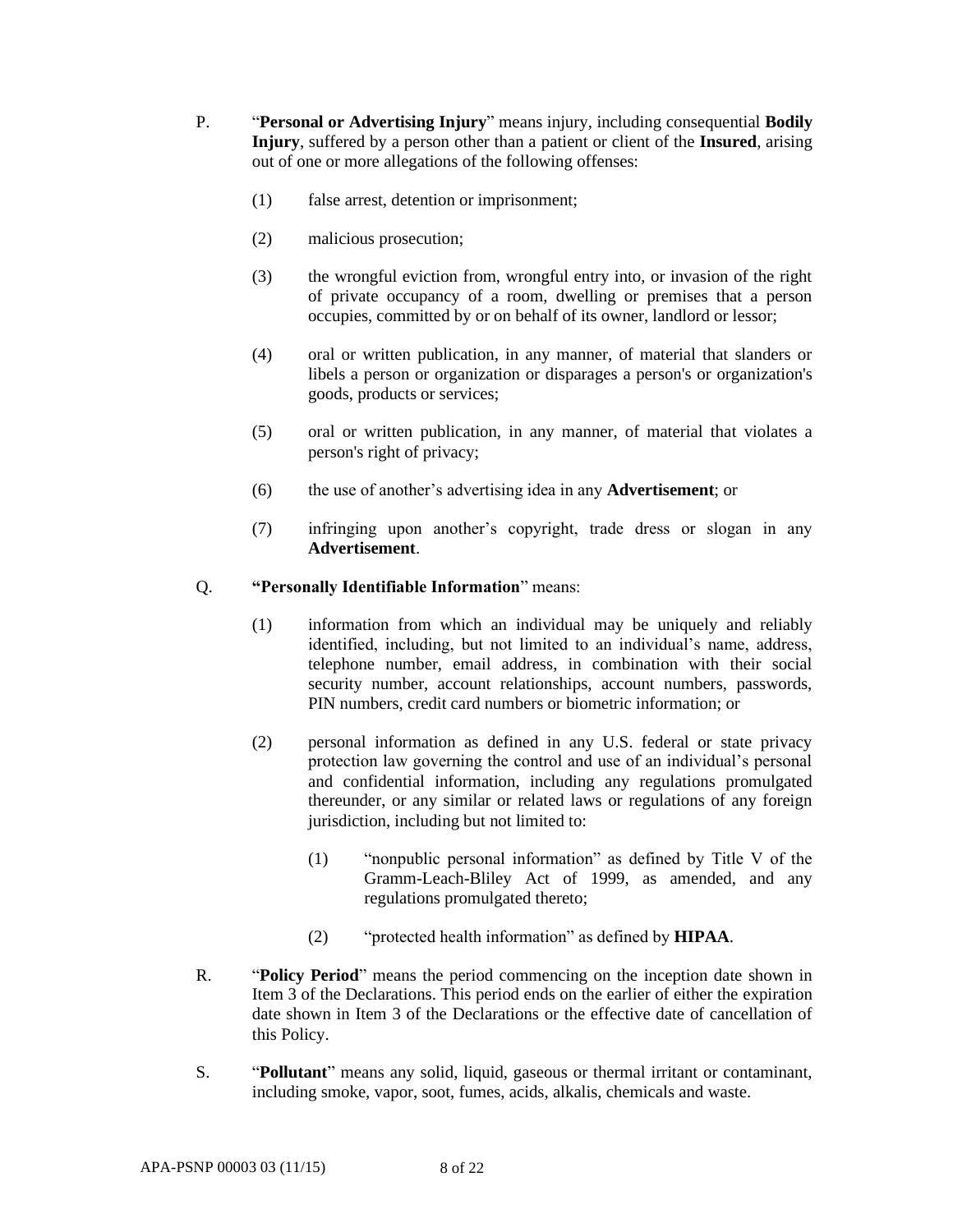- T. **"Privacy Wrongful Act"** means any actual or alleged act, error, or omission committed by any **Insured**, solely in connection with the rendering of **Professional Services**, which results in:
	- (1) the misappropriation or disclosure of **Personally Identifiable Information**;
	- (2) a breach or violation of U.S. federal or state law or regulations associated with the control and use of **Personally Identifiable Information**;

**Privacy Wrongful Act** shall not include any breach or violation of any U.S. federal or state law if such breach or violation is not the result of the actual or potential unauthorized disclosure of, or access to **Personally Identifiable Information**.

All such acts, errors or omissions, as referenced in this definition, that are actually or allegedly caused, committed, or attempted by or claimed against one or more **Insureds** arising out of the same or relating to the same or series of related facts, circumstances, situations, transactions or events shall be deemed to be the same **Privacy Wrongful Act**. **Privacy Wrongful Act** does not include an **Occurrence** or **Professional Incident**.

- U. "**Proceeding**" means any:
	- (1) hearing or disciplinary action before any regulatory body, licensing board, agency or other organization responsible for monitoring, licensing or regulating the **Insured's** conduct as respects the rendering of **Professional Services**, but only if such hearing or action is the direct result of a **Professional Incident** and such **Professional Incident** took place after the **Retroactive Date**;
	- (2) civil proceeding in which the **Insured** is not a defendant but has been ordered to offer deposition testimony regarding **Professional Services**; or
	- (3) civil proceeding in which the **Insured** is not a defendant but has received a subpoena for document or record production.
- V. "**Professional Incident**" means any actual or alleged negligent act, error, or omission, solely in the performance of, or actual or alleged failure to perform, **Professional Services**.

All such acts, errors or omissions, as referenced in this definition, that are actually or allegedly caused, committed, or attempted by or claimed against one or more **Insureds** arising out of the same or relating to the same or series of related facts, circumstances, situations, transactions or events shall be deemed to be the same **Professional Incident**. A **Professional Incident** does not include an **Occurrence** or a **Privacy Wrongful Act.**

W. "**Professional Services**" means psychiatric-mental health related services rendered by the **Insured** as a Psychiatric Nurse Practitioner, Physician's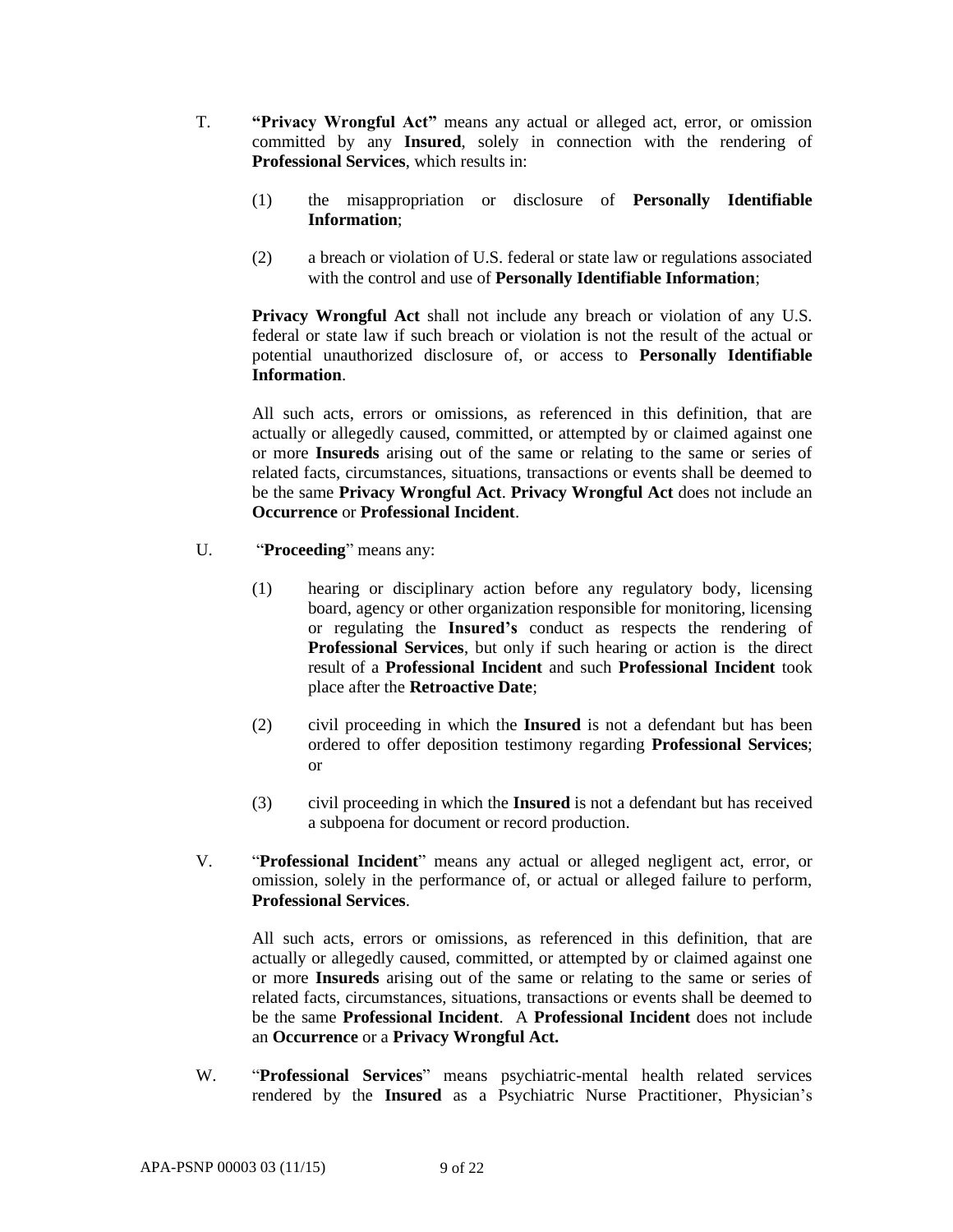Assistant or Advanced Practice Registered Nurse, provided such services are supervised by a licensed Psychiatrist, if required by law, in the jurisdiction in which the **Insured** practices and the **Insured** is licensed, certified and credentialed and/or accredited, as required by law, to practice in the area of psychiatry-mental health in such jurisdiction, as disclosed in the application for this Policy, and is acting within the scope of such licensing, certification, credentials or accreditation.

**Professional Services** includes, but is not limited to the following:

- (1) medical services directly related to the practice of psychiatry or mental health with respect to evaluating, diagnosing or treating a mental disorder, and routine medical care incidental to the provision of such services to patients or clients;
- (2) the practice of forensic psychiatry, including expert testimony or assistance in legal proceedings;
- (3) participation in a licensing, credentialing, certification or accreditation organization, board or committee;
- (4) the publication of articles or books, and broadcasting or telecasting activities directly relating to **Professional Services**;
- (5) formal clinical teaching activities;
- (6) medical services as described in paragraph (1) above, when performed in the context of a clinical trial; or
- (7) the rendering of emergency medical treatment without the expectation of compensation.
- X. "**Property Damage**" means physical injury to or destruction of tangible property, including loss of use of it, or loss of use of tangible property which has not been physically injured or destroyed.
- Y. "**Regulator**" means any federal, state or local governmental authority, including but not limited to any regulatory body, licensing board, agency or other organization responsible for monitoring, overseeing or licensing the rendering of **Professional Services**.
- Z. "**Retroactive Date**" means the date set forth in Item 6 of the Declarations.
- AA. "**Sexual Misconduct**" means any type of actual, alleged, attempted, or proposed physical touching or caressing, or suggestion thereof by the **Insured** or any person for whom the **Insured** may be legally responsible, with or to any of the **Insured's** past or present patients or clients, or with or to any relative or any person who regularly resides with any such patient or client, or with or to any person with whom such patient or client or relative has an affectionate personal relationship, which could be considered sexual in nature and/or inappropriate to any **Professional Services** being rendered.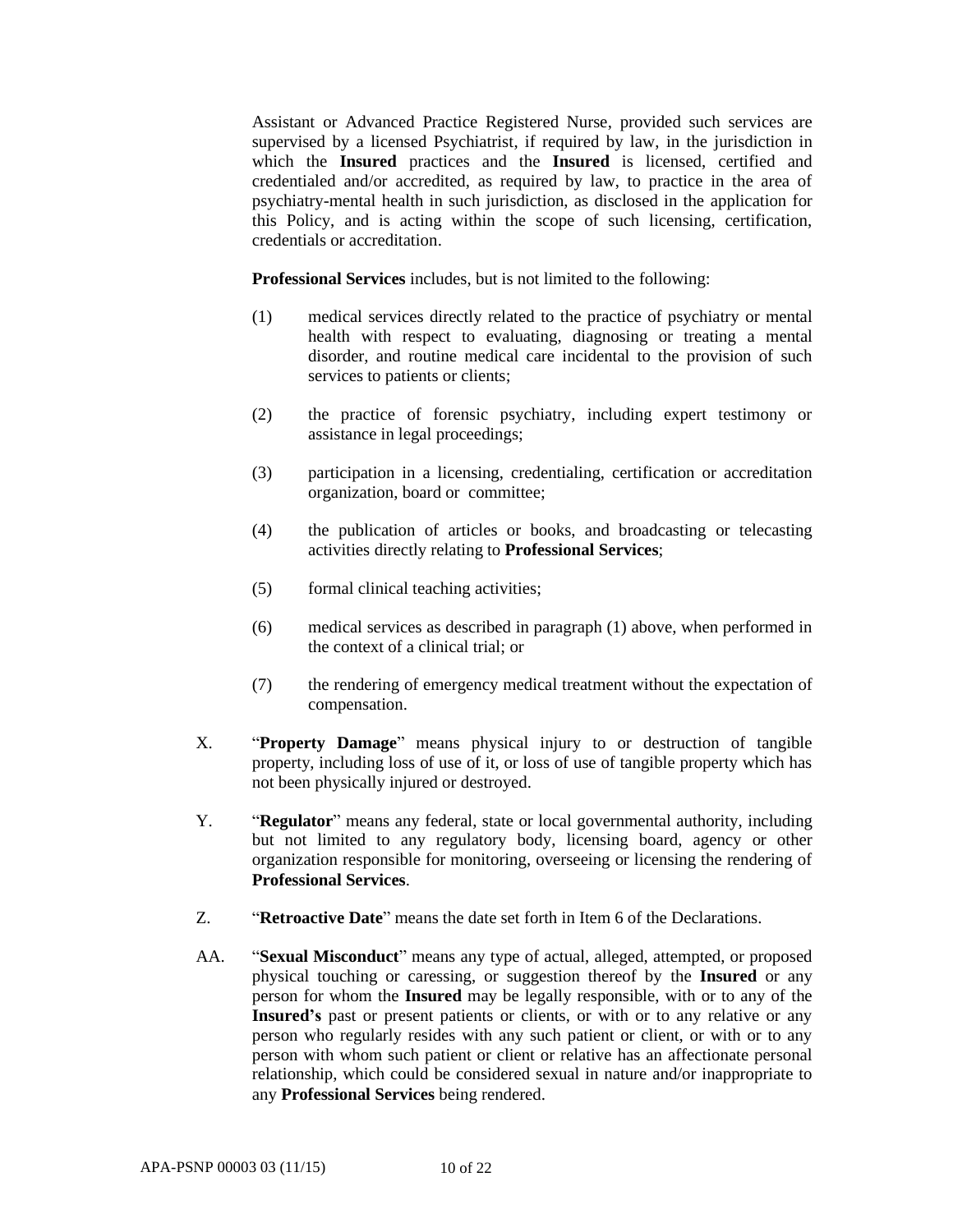## **IV. EXCLUSIONS**

- A. This Policy shall not cover any **Defense Expenses** or **Damages** in connection with any **Claim** or **Proceeding**:
	- (1) alleging, arising out of, based upon or attributable to an **Insured's** dishonest, fraudulent, criminal, or malicious act, error, or omission, or that of any person for whose acts the **Insured** is legally responsible.

In determining the applicability of Exclusion  $A(1)$ , the facts pertaining to, the knowledge possessed by, or any **Professional Incident**, **Occurrence** or **Privacy Wrongful Act** committed by, any **Insured** shall not be imputed to any other **Insured**.

- (2) alleging, arising out of, based upon or attributable to any actual or alleged discrimination, harassment, retaliation, wrongful discharge, termination or any other employment-related or employment practice claim, including but not limited to any wage-hour claim, or claim of discrimination or harassment by any party who is not an employee of the **Insured**;
- (3) for any act, error or omission of a managerial or administrative nature; provided, however, that this Exclusion shall not apply to any **Claim** or **Proceeding** arising from the rendering of **Professional Services** as set forth in Definition W.(3) and (4);
- (4) alleging, arising out of, based upon or attributable to the **Insured's** ownership or operation of a hospital or other similar facility, or any other facility which provides bed and board or in-patient care, or a laboratory;
- (5) brought by, or on behalf of, any **Insured**, or for injury or damage sustained by any spouse or person who regularly resides in the home of any **Insured**;
- (6) for **Bodily Injury** or **Property Damage** arising out of the ownership, maintenance, use, operation or entrustment to others of any automobile, watercraft, aircraft or motor vehicle, or the loading or unloading thereof;
- (7) for **Bodily Injury** or damage to the **Insured's** employee or any independent contractor or employee of any independent contractor working for such **Insured**, arising out of the course of his or her work for such Insured, or to the spouse or relative of such employee or independent contractor as a consequence of injury or damage to the employee or independent contractor;
- (8) alleging, arising out of, based upon or attributable to any obligation pursuant to any workers' compensation, disability benefits, unemployment compensation, unemployment insurance, retirement benefits, social security benefits or similar law;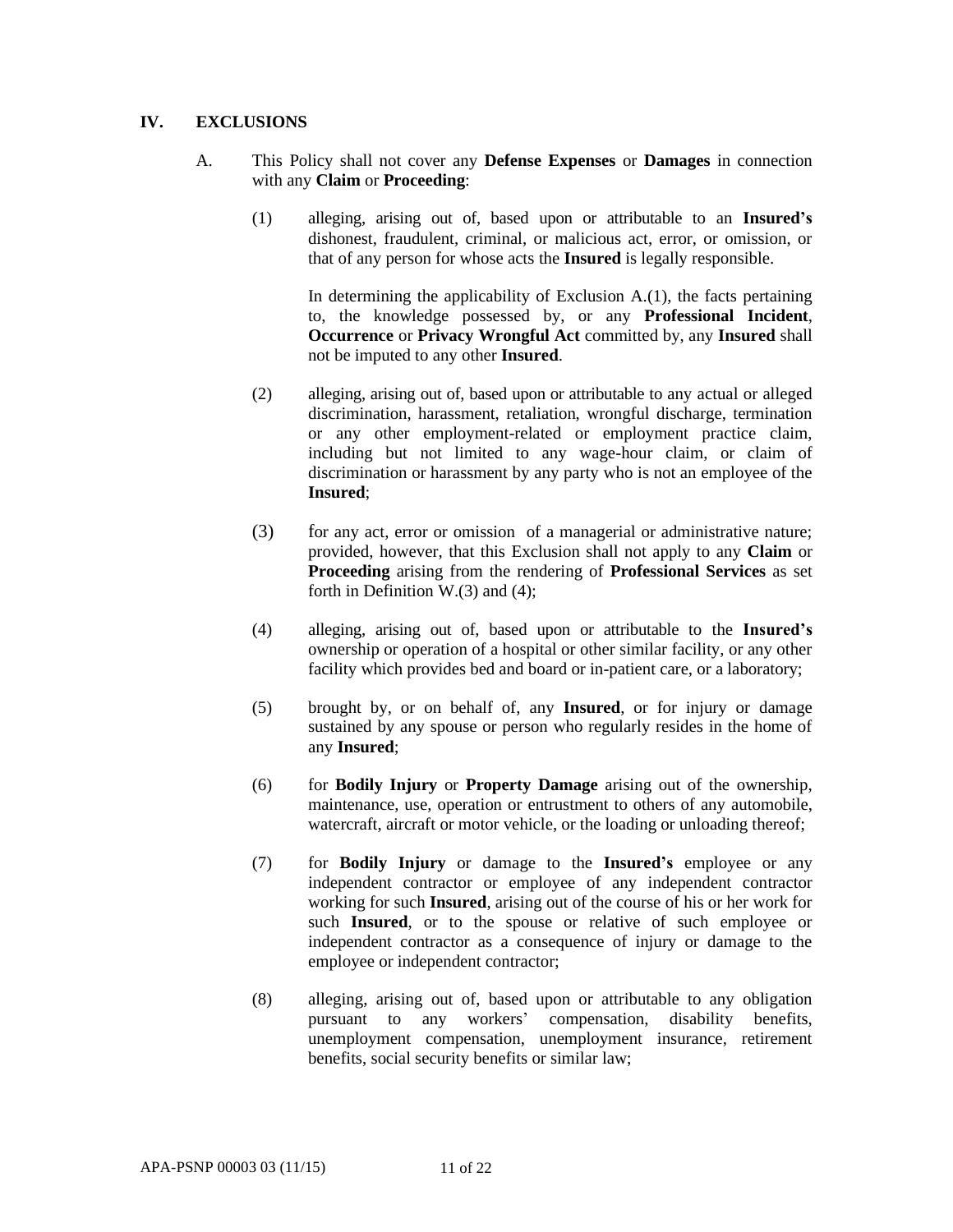- (9) arising out of any intentional act of plagiarism, infringement or violation of any copyright, patent, trademark or service mark or the misappropriation of intellectual property, ideas or trade secrets;
- (10) alleging, arising out of, based upon or attributable to **Property Damage** to property the **Insured** owns, rents, occupies, borrows or uses, or is in the **Insured's** care, or to premises the **Insured** has sold, given away, or abandoned; provided, however, that this Exclusion shall not apply to a **Claim** under Insuring Agreement B.(3) or Additional Coverage G.;
- (11) alleging, arising out of, based upon or attributable to any business relationship between the **Insured** and any past or present patient or client;
- (12) alleging, arising out of, based upon or attributable to any **Professional Incident** committed with the knowledge that it was a **Professional Incident**, or which, before the effective date of this Policy, the **Insured** was aware of and could reasonably have foreseen might result in a **Claim** or a **Proceeding**;
- (13) alleging, arising out of, based upon or attributable to any **Professional Service** that is not allowable since the **Insured's** professional license or registration to practice medicine or prescribe controlled substances is suspended, revoked, terminated, surrendered or is not in effect;
- (14) alleging, arising out of, based upon or attributable to any **Professional Incident** committed while the **Insured** was under the influence of a drug or intoxicant;
- (15) caused directly or indirectly by war or any act of war, invasion, act of foreign enemy, hostilities (whether or not war is declared), strike, riot or civil commotion, civil war, rebellion, revolution, insurrection, military or usurped power or terrorism;
- (16) alleging, arising out of, based upon or attributable to the design, manufacture, use, distribution, promotion, or sale of any medication, device or equipment, or protocols; provided, however, that this Exclusion shall not apply to any **Claim** or **Proceeding** arising from: (1) the prescription of an FDA approved medication to a patient in the rendering of **Professional Services**; or (2) the rendering of **Professional Services** in a clinical trial as described in Definition W.(6) provided that such clinical trial has been reviewed and approved by the FDA or an Institutional Review Board;
- (17) alleging, arising out of, based upon or attributable to, or in any way related to fungi, including mold or mildew, any mycotoxins, toxins, allergens, spores, scents, vapors, gases or by-products released by fungi, regardless of whether such fungi is:
	- (a) airborne;
	- (b) contained in a product; or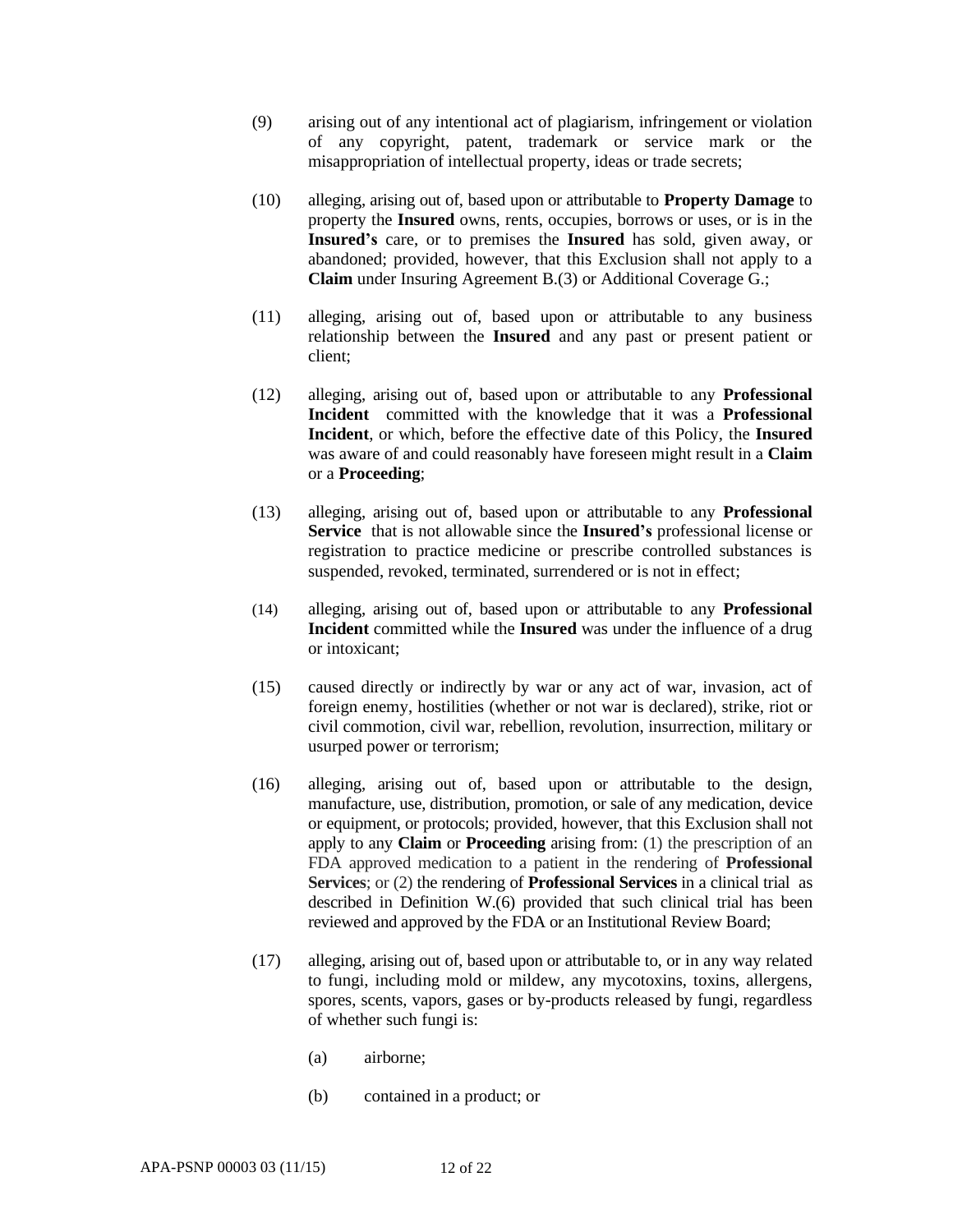- (c) contained in or a part of any building, structure, building material or any component of any part of any of the foregoing.
- (18) alleging, arising out of, based upon or attributable to the actual, alleged or threatened discharge, dispersal, release or escape of **Pollutants**; or any liability or obligation to test, monitor, clean up, remove, contain, treat, detoxify or neutralize **Pollutants**, whether or not any of the foregoing are to be performed by or on behalf of the **Insured**;
- (19) alleging, arising out of, based upon or attributable to any procedure, treatment, course of treatment, or diagnosis that is outside the scope of the **Insured's** specialty or training;
- (20) alleging, arising out of, based upon or attributable to:
	- (a) any actual or alleged Medicare/Medicaid fraud or abuse or any other actual or alleged fraud against the government; or
	- (b) any improper or excessive billing for the cost of the **Insured's** goods or services or any other type of billing or fee dispute.
- B. This Policy shall not cover any **Defense Expenses** or **Damages** in connection with any **Claim** or **Proceeding** or any notification costs from a **Privacy Wrongful Act** based upon, arising out of, directly or indirectly resulting from or in any way involving any of the following:
	- (1) unsolicited electronic dissemination of faxes, emails, text messages or similar communications to any prospective or actual patient or **Business Invitee** of the **Insured** or to any other third party, including but not limited to any violation of the Telephone Consumer Protection Act, any federal or state anti-spam statute, or any other federal or state statute, law or regulation relating to a person's or entity's right of seclusion;
	- (2) failure, interruption or reduction in supply of utility service or infrastructure including without limitation electrical, gas, water, telephone, Internet, cable, satellite or telecommunications;
	- (3) any wireless network that is not protected by either Wi-Fi Protected Access ("WPA") or any other security protocol that provides equal or greater protections than WPA;
	- (4) the use of a laptop computer, portable computer or other portable electronic device that does not employ whole disc encryption;
	- (5) back-up tapes, optical media or any other form of portable back-up media which are not encrypted; or
	- (6) expiration or withdrawal of technical support by a software vendor.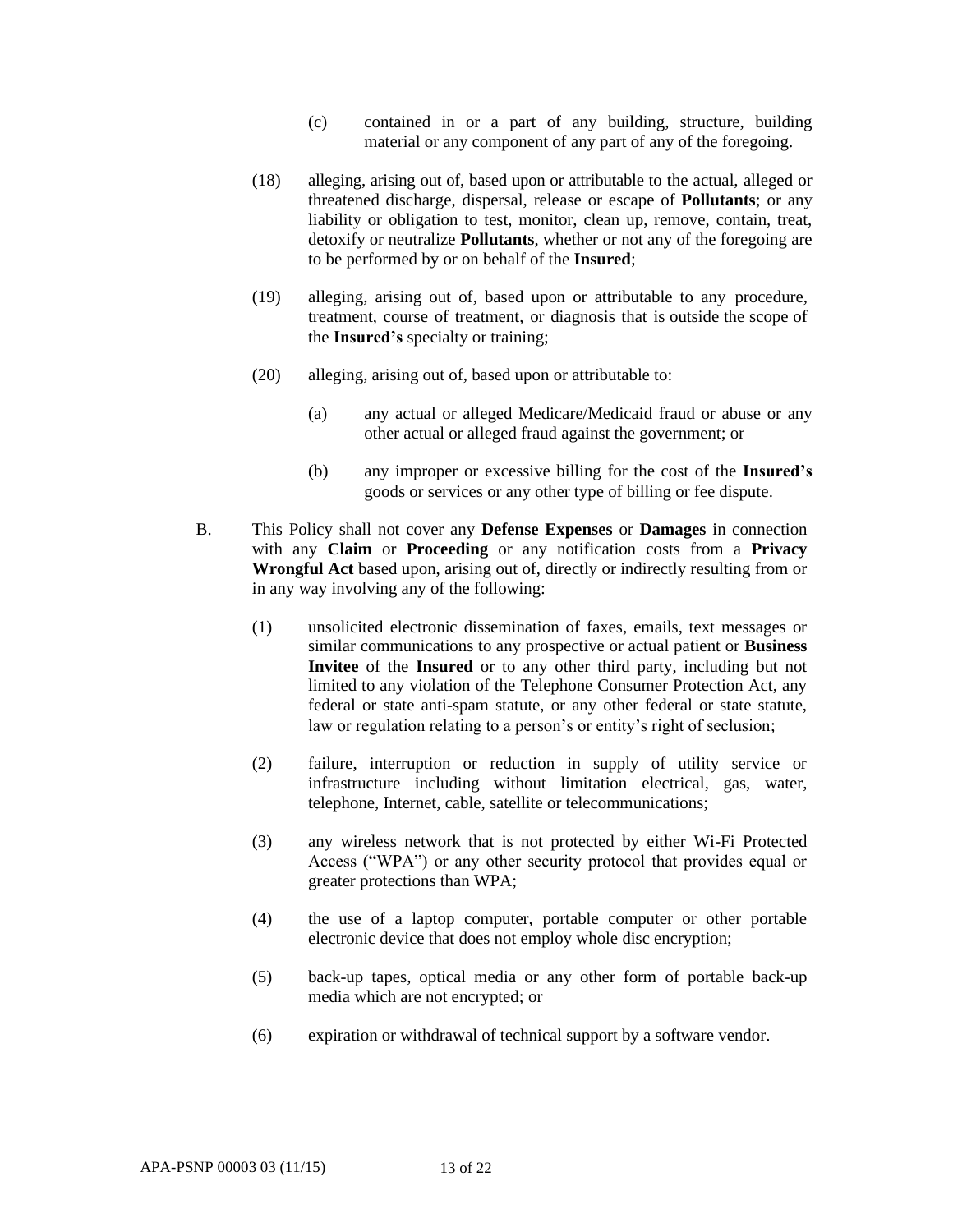## **V. LIMITS OF LIABILITY**

### A. **Maximum Limits of Liability - Insuring Agreements:**

- (1) The Limits of Liability for the Insuring Agreements as set forth in this Section V. A. are part of, and not in addition to, the Aggregate Limit of Liability shown in Item 4(c) of the Declarations.
- (2) As respects Insuring Agreement A., the amount set forth in Item 4(a) of the Declarations ("Per Claim - Insuring Agreement A.") is the most the **Insurer** will be liable to pay for **Damages** for any **Claim** under this Insuring Agreement. **Defense Expenses** are not part of, and are in addition to, the amount shown in Item 4(a) of the Declarations.
- (3) As respects Insuring Agreements B.(1) and B.(2), the amount set forth in Item 4(b) of the Declarations ("Per Claim - Insuring Agreements B.(1) and B.(2)") is the most the **Insurer** will be liable to pay for **Damages** for any **Claim** under these Insuring Agreements. **Defense Expenses** are not part of, and are in addition to, the amount shown in Item 4(b) of the Declarations.
- (4) As respects Insuring Agreement B.(3), \$150,000 is the most the **Insurer** will be liable to pay for **Damages** for all **Claims** for **Fire Damage** under this Insuring Agreement, regardless of the number of such **Claims**.
- (5) As respects Insuring Agreement C., \$25,000 is the most the **Insurer** will be liable to pay for: (a) **Damages** and **Defense Expenses** for all **Claims**  under this Insuring Agreement, regardless of the number of such **Claims**; and (b) all notification costs arising from a **Privacy Wrongful Act** under paragraph (2) of this Insuring Agreement, regardless of the number of such **Privacy Wrongful Acts**. Such **Defense Expenses** are part of, and not in addition to, the Aggregate Limit of Liability set forth in Item 4(c) of the Declarations.
- (6) If the **Insurer** has named an additional **Named Insured** in Item 1(b) of the Declarations, the applicable Limits of Liability will apply separately to each such additional **Named Insured**, but only with respect to the coverage provided under Insuring Agreement A.
- (7) In the event that a **Claim** is made against the **Insureds** for which coverage may be provided under both Insuring Agreement A. and Insuring Agreement B. of this Policy, coverage shall only be provided under one Insuring Agreement and such **Claim** shall be subject to only "each Claim" Limit of Liability.

## B. **Aggregate Limit of Liability:**

The amount set forth in Item  $4(c)$  of the Declarations ("Aggregate") is the maximum total amount the **Insurer** will be liable to pay for:

(1) **Damages** for all **Claims** under Insuring Agreements A. and B.; and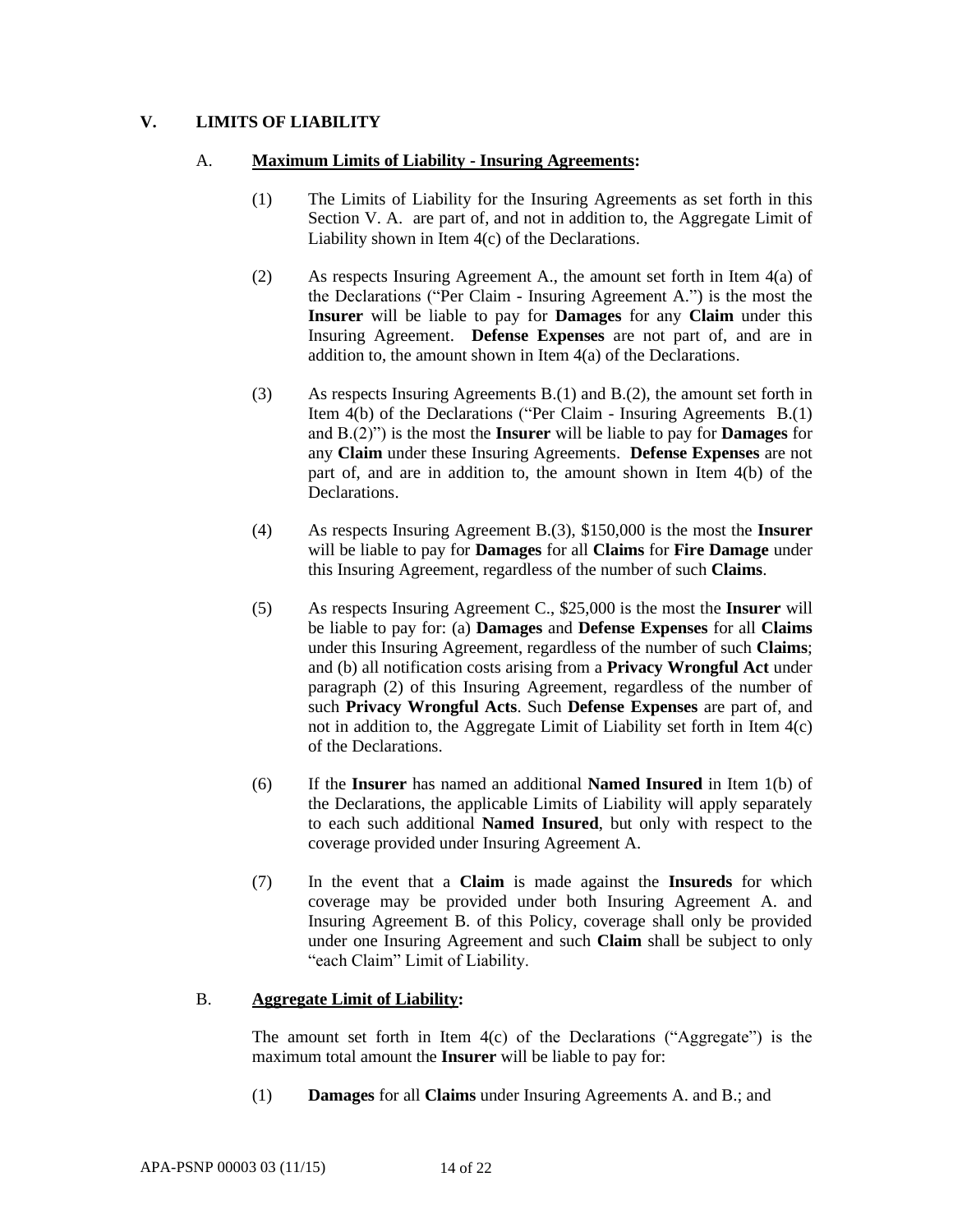(2) **Damages** and **Defense Expenses** for all **Claims** and notification costs under Insuring Agreement C.,

regardless of the number of **Claims** under all Insuring Agreements, including **Claims** involving, or at any time involving, any allegation of **Sexual Misconduct**.

### C. **Maximum Limit of Liability - Sexual Misconduct:**

\$25,000 is the most the **Insurer** will be liable to pay for all **Claims** against the **Insured** involving any **Sexual Misconduct** by the **Insured** or by any person for whom the **Insured** may be legally responsible. If any **Sexual Misconduct** is alleged at any stage during a **Claim**, all allegations in that **Claim** which arise out of the same or related professional treatment or relationship will be subject to that \$25,000 maximum. If the **Insurer** has paid this \$25,000 maximum, it will no longer have any duty to defend any **Claim** involving any **Sexual Misconduct**. This \$25,000 maximum is part of, and not in addition to, the Limits of Liability shown in Items 4(a) and 4(c) of the Declarations.

#### D. **Maximum Limit of Liability - Punitive Damages:**

\$250,000 is the most the **Insurer** will be liable to pay for punitive or exemplary damages, or the multiple portion of any multiplied damages award arising from a **Claim**, regardless of the number of such **Claims**. The **Insurer** will be liable for such damages only to the extent such damages are insurable under the applicable law. This \$250,000 maximum is part of, and not in addition to, the Limits of Liability shown in Items 4(a) and 4(c) of the Declarations.

## E. **Maximum Limits of Liability - Additional Coverages:**

- (1) The Limits of Liability applicable to Section II., Additional Coverages, are in addition to, and not part of, the Limits of Liability applicable to Section I., Insuring Agreements.
- (2) As respects Additional Coverage D., the amount set forth in Item  $4(d)$  of the Declarations ("Per Proceeding") is the most the **Insurer** will be liable to pay for **Defense Expenses** incurred with respect to each **Proceeding**.
- (3) As respects Additional Coverage E., \$100,000 is the most the **Insurer** will be liable to pay for **Medical Payments** caused by an **Occurrence,**  regardless of the number of such **Occurrences.**
- (4) \$15,000 is the most the **Insurer** will reimburse the **Insured** for the costs and expenses for medical supplies under Additional Coverage F., including one (1) hour of the **Insured's** lost earning at \$100.00 per hour or the **Insured's** average hourly rate charged for **Professional Services**, whichever is less.
- (5) \$25,000 is the most the **Insurer** will reimburse the **Insured** for medical expenses as a result of **Bodily Injury** or **Property Damage** caused by an **Assault or Battery** under Additional Coverage G.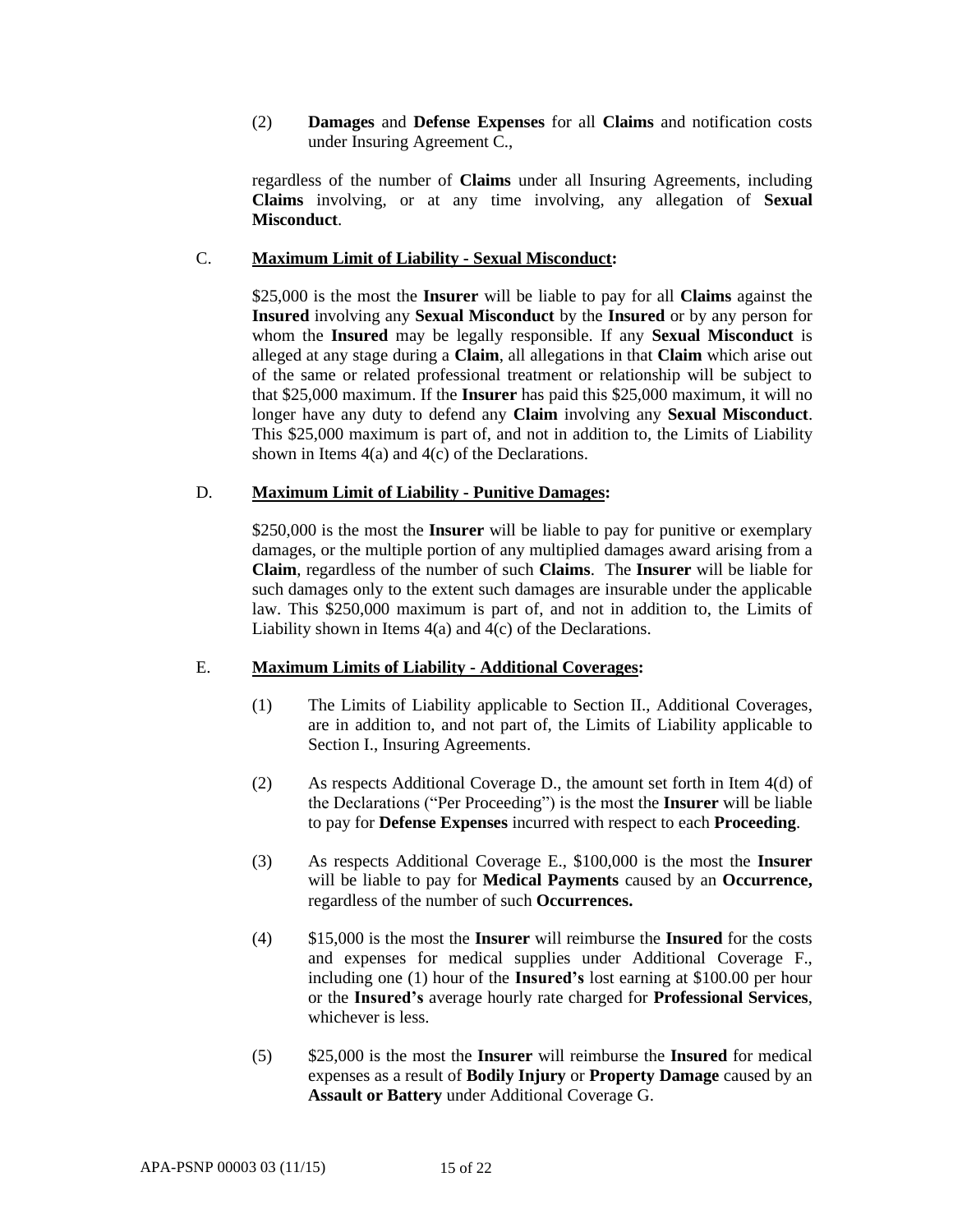(6) If the **Insurer** has named an additional **Named Insured** in Item 1(b) of the Declarations, the Limits of Liability shown in the Declarations will apply separately to each such additional **Named Insured**, but only with respect to the coverage provided under Additional Coverage D.

## F. **Effect of Paying Limits of Liability:**

- (1) If the **Insurer** fully pays the Sexual Misconduct Limit of Liability set forth in paragraph C. of this Section V., it will have no duty to pay any additional amount(s) in connection with any **Claim** involving, or at any time involved, any allegation of **Sexual Misconduct**.
- (2) If the **Insurer** fully pays the Fire Damage Limit of Liability set forth in paragraph A.(4) of this Section V., it will have no duty to pay any additional amount(s) in connection with any **Claim** involving **Fire Damage**.
- (3) If the **Insurer** fully pays the Privacy Wrongful Act Limit of Liability set forth in paragraph  $A(5)$  of this Section V., it will have no duty to pay any additional amount(s) in connection with any **Claim** involving, or any notification costs arising from, a **Privacy Wrongful Act**.
- (4) If the **Insurer** fully pays the Limit of Liability applicable to a particular **Claim** under Insuring Agreements A., B. or C., it will have no duty to pay any additional amount(s) under Additional Coverages A., B. or C. in the event such Additional Coverages would otherwise apply to such **Claim**.
- (5) If the **Insurer** fully pays the Aggregate Limit of Liability set forth in Item 4(c) of the Declarations, it will have no duty to: (i) pay any additional amount(s) in connection with any **Claim**, whether or not the Limit of Liability applicable to such **Claim** has been exhausted; (ii) defend any **Claim**; (iii) pay any additional amount(s) under Insuring Agreement  $C.(2)$ ; or (iv) pay any additional amount(s) under Section II. Additional Coverages.

## **VI. NOTICE PROVISIONS**

- A. The **Insured** must give the **Insurer** or its authorized agent written notice of any:
	- (1) **Claim** as soon as practicable after it is first made; or
	- (2) **Proceeding** as soon as practicable after it is first brought,

but in no event more than sixty (60) days after the end of the **Policy Period**.

However, in the event the **Insured** has obtained an Extended Reporting Period endorsement pursuant to Section VIII., notice of a **Claim** may be provided during the Extended Reporting Period.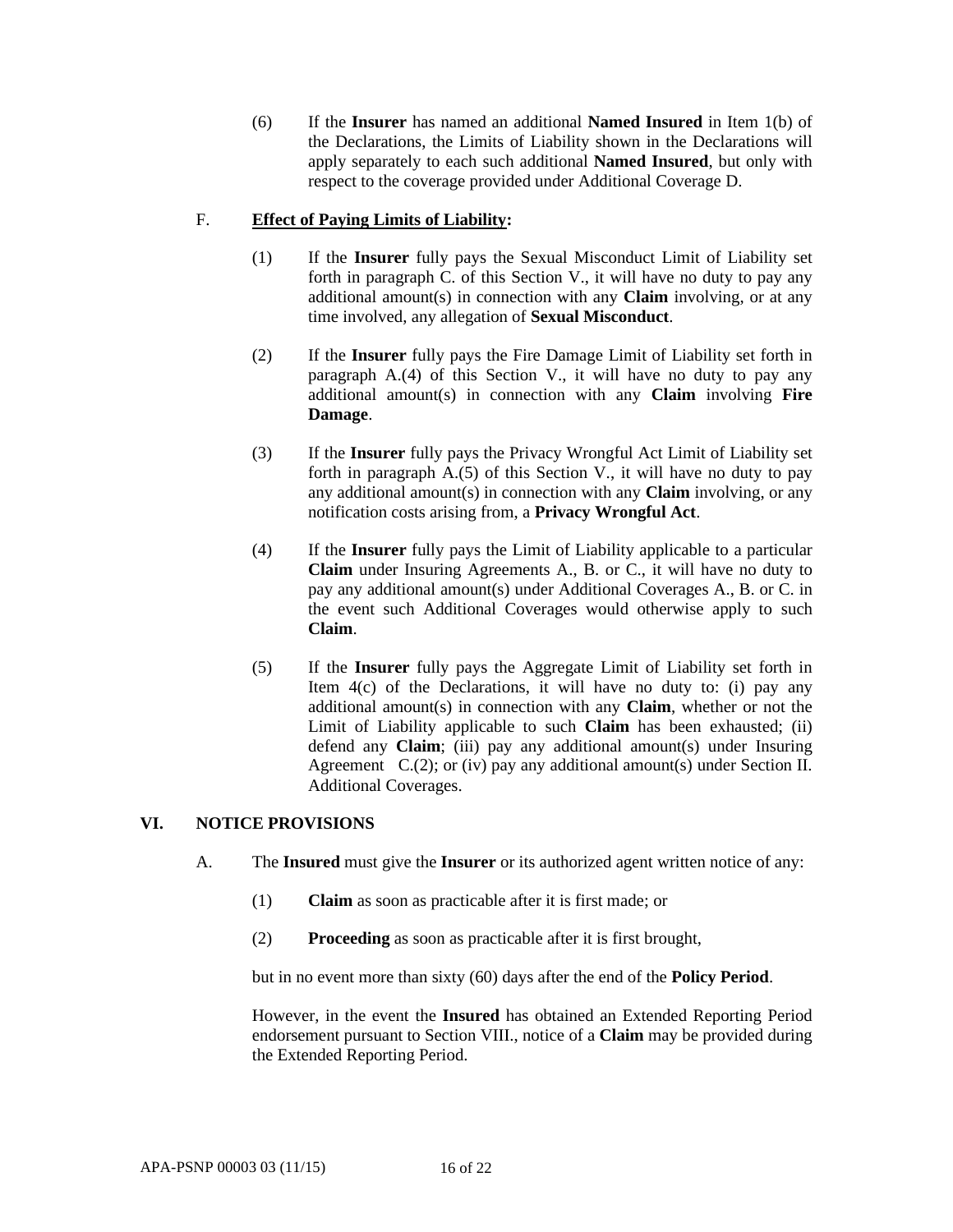- B. The **Insured** must also, as soon as possible, record and notify the **Insurer** of the specifics of the **Claim** or **Proceeding** and the date the **Insured** first received notice of it.
- C. The **Insured** must provide the **Insurer** or its authorized agent with a copy of all demands or legal papers the **Insured** receives as respects a **Claim** or **Proceeding.**
- D. If, during the **Policy Period**, the **Insured** first becomes aware of a **Professional Incident, Occurrence** or **Privacy Wrongful Act** which the **Insured** believes may give rise to a **Claim**, in order for any resulting **Claim** to be covered, the **Insured** must give the **Insurer** or its authorized agent written notice during the **Policy Period** of such **Professional Incident, Occurrence** or **Privacy Wrongful Act.** Such notice must state when and where the **Professional Incident, Occurrence** or **Privacy Wrongful Act** took place, the names and addresses of any witnesses and/or injured people, and the nature and location of any injury or damage.
- E. Solely as respects "notification costs" coverage under Insuring Agreement C.(2), the **Insured** must give the **Insurer** or its authorized agent written notice of the **Privacy Wrongful Act** as soon as practicable and obtain the **Insurer's** prior written approval before incurring notification costs as respects such **Privacy Wrongful Act**.
- F. Solely as respects **Medical Payments** coverage under Additional Coverage E., the **Insured** must give the **Insurer** or its authorized agent written notice of the **Occurrence** as soon as practicable after it takes place, but in no event more than sixty (60) days after the end of the **Policy Period**. In addition, such **Medical Payments** must be reported to the **Insurer** within ninety (90) days from the date such medical treatment or service was rendered to the injured **Business Invitee**.

## **VII. DEFENSE OF CLAIMS AND PROCEEDINGS, AND SETTLEMENT**

With respect to **Claims** under Insuring Agreements A. and B., the **Insurer** has the right and duty to defend, at the **Insurer's** expense and using counsel selected by the **Insurer**, any **Claim** against the **Insured** covered under such Insuring Agreements, even if the **Claim** is groundless, false or fraudulent. The **Insurer** also has the right to investigate any **Claim** and, with the **Insured's** written consent, to settle any **Claim** if the **Insurer** believes that settlement is proper.

With respect to **Claims** under Insuring Agreement C., the **Insured** has the right and duty to defend, subject to the Limits of Liability and using counsel selected by the **Insured** and approved in advance by the **Insurer**, any **Claim** against the **Insured** covered under such Insuring Agreement, even if the **Claim** is groundless, false or fraudulent.

With respect to **Proceedings** under Additional Coverage II.B., the **Insurer** has the right and duty to defend, subject to the Limits of Liability and using counsel selected by the **Insurer**, any **Proceeding** against the **Insured** covered under such Additional Coverage.

The **Insureds** agree to give the **Insurer** full cooperation and provide such information as the **Insurer** may reasonably require relating to the defense of any **Claim** or **Proceeding**,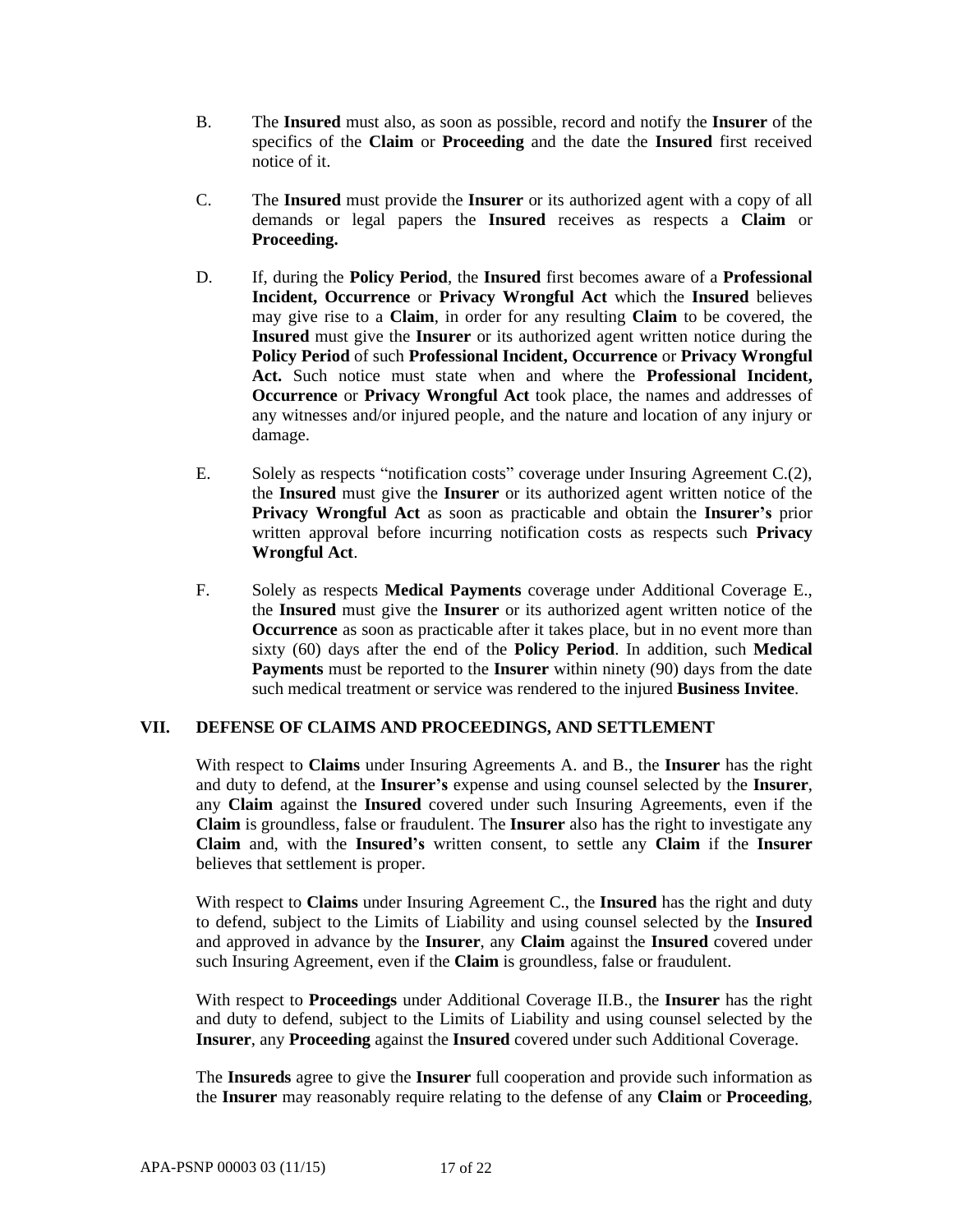the settlement of any **Claim** and the prosecution of any counterclaim, cross-claim or third-party claim, including without limitation the assertion of any indemnification or contribution rights.

The **Insured** shall not admit or assume any liability, incur any **Defense Expenses**, offer to settle any matter, enter into any settlement agreement or stipulate to any judgment without the **Insurer's** prior written consent, such consent not to be unreasonably withheld. Any amounts incurred by the **Insured** or any settlements or judgments agreed to by the **Insured** without such consent shall not be covered by this Policy.

### **VIII. EXTENDED REPORTING PERIOD**

- A. If the **Insured** or the **Insurer** cancels or non-renews this Policy, the **Insured** has the right to buy an Extended Reporting Period endorsement. However, the **Insured** will not have this right if the **Insurer** cancels for non-payment of premium.
- B. The Extended Reporting Period endorsement will apply only to otherwise covered **Claims** for **Professional Incidents, Privacy Wrongful Acts** or **Occurrences** first taking place on or after the **Retroactive Date**, but before the end of the **Policy Period**. This endorsement will apply to **Claims** that are first made against the **Insured** after the **Policy Period** and during the Extended Reporting Period, and that are reported in writing to the **Insurer** or its authorized agent as soon as practicable after they are made, but in no event later than ninety (90) days after the **Insured** first becomes aware of a **Claim** against the **Insured**. Any such **Claims** will be deemed to have been first made during the **Policy Period** and will be subject to the same applicable Limits of Liability set forth in Item 4 of the Declarations. This Extended Reporting Period endorsement shall not increase or amend the applicable Limits of Liability.
- C. To obtain the Extended Reporting Period endorsement the **Insured** must request it from the **Insurer** in writing within ninety (90) days after the **Policy Period** ends and pay the **Insurer** the premium when due. If the **Insured** does so, neither the **Insured** nor the **Insurer** may cancel the Extended Reporting Period endorsement. The term of the Extended Reporting Period, and the premium will be shown in Item 7 of the Declarations, and the premium shall be deemed fully earned at the inception of the Extended Reporting Period endorsement.
- D. The **Insurer** will not charge an **Insured** a premium for the Extended Reporting Period endorsement if such **Insured**:
	- (1) dies or becomes permanently disabled, so that such **Insured** cannot continue to practice as a Psychiatric Nurse Practitioner, Physician's Assistant or Advanced Practice Registered Nurse;
	- (2) permanently retires as a Psychiatric Nurse Practitioner, Physician's Assistant or Advanced Practice Registered Nurse, is at least 55 years old, and has been insured by the **Insurer** or an affiliate thereof for 5 consecutive years; or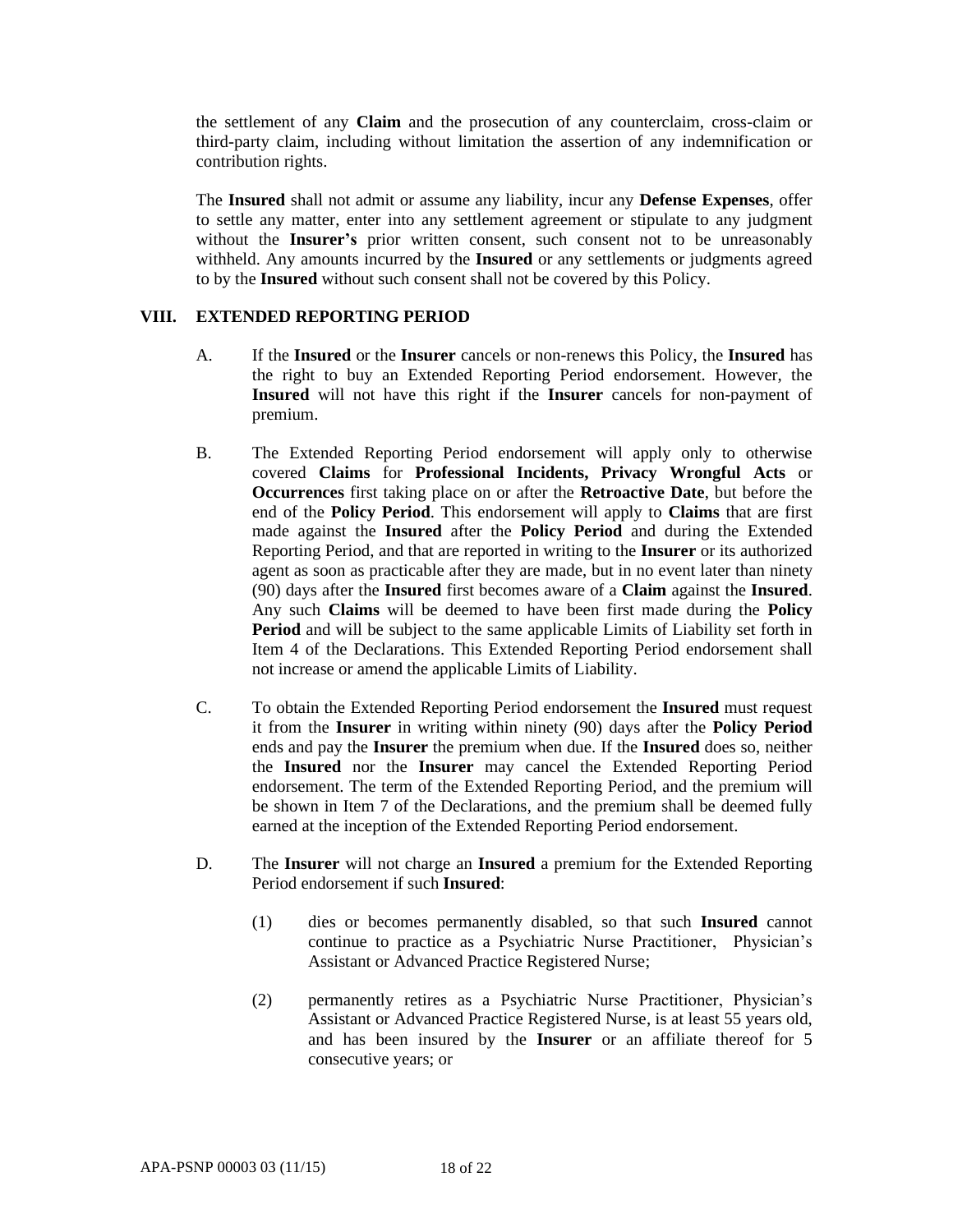- (3) has been insured by the **Insurer** or an affiliate thereof for 10 consecutive years.
- E. Paragraph D. above shall apply only in the event that the **Insured** or a legal representative thereof:
	- (1) requests such endorsement from the **Insurer** in writing within ninety (90) days after the **Policy Period** ends;
	- (2) provides the **Insurer** with reasonable proof of death, permanent disability or permanent retirement, as applicable; and
	- (3) provides the **Insurer** with written confirmation that: (i) as respects an **Insured** described in D.(2) above, during the 5 years prior to the end of the **Policy Period**, there has not been a **Claim** against such **Insured** for **Sexual Misconduct**, nor has the **Insured** engaged in any **Sexual Misconduct** which may result in such a **Claim;** or (ii) as respects an **Insured** described in D.(3) above, during the 10 years prior to the end of the **Policy Period**, there have been no **Claims** against such **Insured.**
- F. If an **Insured** permanently retires as a Psychiatric Nurse Practitioner, Physician's Assistant or Advanced Practice Registered Nurse, but does not meet any of the other requirements set forth in paragraph D. above, such **Insured** will be required to pay the premium amount shown in Item 7 of the Declarations.
- G. If the **Insurer** does not receive the **Insured's** written request and payment as required in this Section VIII., the **Insured** will have no right to purchase an Extended Reporting Period endorsement at any later date.

## **IX. OTHER INSURANCE**

The insurance provided by this Policy shall apply only as excess over any other valid and collectible insurance, self-insurance plan or self-funded vehicle whether such other insurance, plan or vehicle is stated to be primary, contributory, excess, contingent or otherwise, unless such other insurance, plan or vehicle is written specifically as excess insurance over the applicable Limits of Liability provided by this Policy. Except as respects the coverage provided under Insuring Agreement C., this Policy shall specifically be excess of any other valid and collectible insurance pursuant to which any other insurer has a duty to defend a **Claim** for which this Policy may be obligated to pay **Damages** or **Defense Expenses**. This Policy shall not be subject to the terms and conditions of any other insurance policy.

Two or more policies of Psychiatric Nurse Practitioner/Physician's Assistant or Advanced Practice Registered Nurse Professional and Business Liability Insurance may have been issued by the **Insurer** or an affiliate thereof to persons or organizations other than the **Insured**. These policies may also provide coverage for a **Claim** or **Proceeding** involving the same or continuous, repeated, or related **Professional Incidents**, **Privacy Wrongful Acts** or **Occurrences** for which the **Insured** and persons or organizations covered in those other policies are jointly and severally liable. In such an event, and subject to the Limits of Liability set forth in the Declarations and Section V., the **Insurer**  shall not be liable under this Policy for a greater proportion of the total loss from that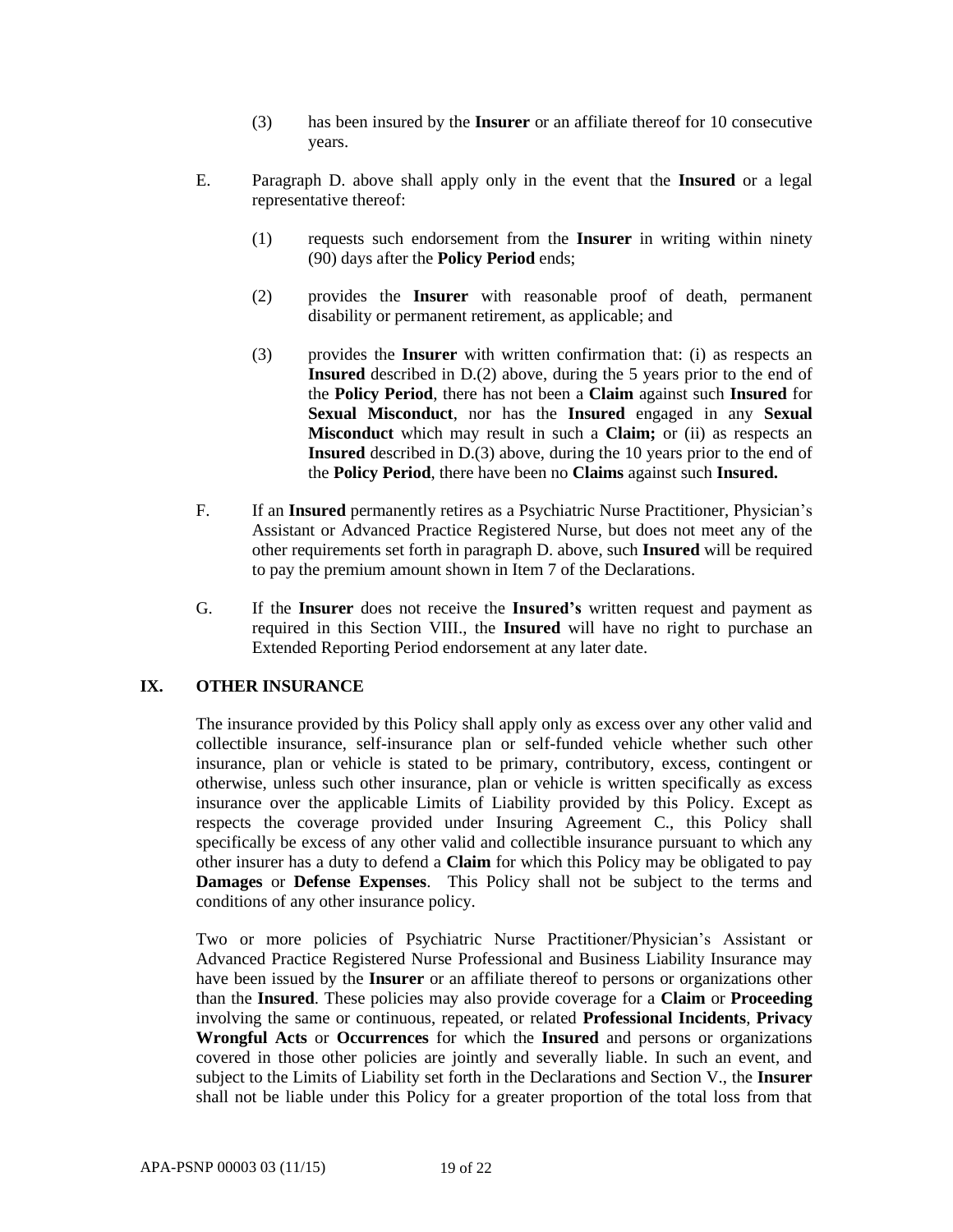**Claim** or **Proceeding** than this Policy's applicable Limits of Liability bears to the total applicable Limits of Liability under all such policies. In addition, the total amount payable under the applicable Limits of Liability under all such policies in connection with that **Claim** or **Proceeding** will not exceed the highest single per **Claim** or **Proceeding** Limit of Liability under any of such policies.

## **X. REPRESENTATIONS**

By accepting this Policy, the **Insured** agrees that the particulars and statements in the application submitted in connection with the underwriting of this Policy are true and that they are the **Insured's** agreements and representations.

The **Insured** acknowledges that this Policy is issued in reliance upon the truth of those particulars and statements, which are deemed to be incorporated into and constitute a part of this Policy and which are the basis for this Policy.

#### **XI. CANCELLATION**

The first **Named Insured** may cancel this Policy by surrendering it to the **Insurer** or to any of its authorized agents, or by mailing the **Insurer** written notice stating when thereafter the cancellation will be effective. The **Insurer** may cancel this Policy by mailing to the first **Named Insured** at the address shown in Item 1(a) of the Declarations written notice stating when, not less than ninety (90) days thereafter, such cancellation will be effective. However, if the first **Named Insured** has not paid a premium when due, the **Insurer** may cancel this Policy by mailing to the first **Named Insured** at the address shown in Item  $1(a)$  of the Declarations written notice stating when, not less than fifteen (15) days thereafter, such cancellation will be effective.

The mailing of the notice as stated above will be sufficient proof of notice. The time of surrender or the effective date of cancellation stated in the notice will become the end of the **Policy Period**. Delivery of written notice will be the equivalent of mailing.

If the first **Named Insured** cancels this Policy, the unearned premium will be computed in accordance with the customary short rate table and procedure. If the **Insurer** cancels, unearned premium will be computed pro-rata. Premium adjustment may be made either at the time cancellation is effected or as soon as practicable after cancellation becomes effective, but payment or tender of unearned premium is not a condition of cancellation.

If applicable insurance department regulations require different times, content or procedures with respect to cancellation, this Policy will be cancelled in accordance with such regulations as in effect at the time of such cancellation.

#### **XII. AUTHORIZATION AND NOTICES**

The **Insureds** agree that the first **Named Insured** named in Item 1(a) of the Declarations shall act on behalf of all **Insureds** with respect to all matters pertaining to this Policy including: (1) giving notice of any **Claim** or circumstance which may result in a **Claim**; (2) giving notice and information regarding any Additional Coverages under Section II.; (3) giving and receiving of all correspondence and information; (4) giving and receiving notice of cancellation; (5) consenting, or withholding consent, to the settlement of a **Claim** recommended by the **Insurer**; (6) payment of premiums; (7) receiving of any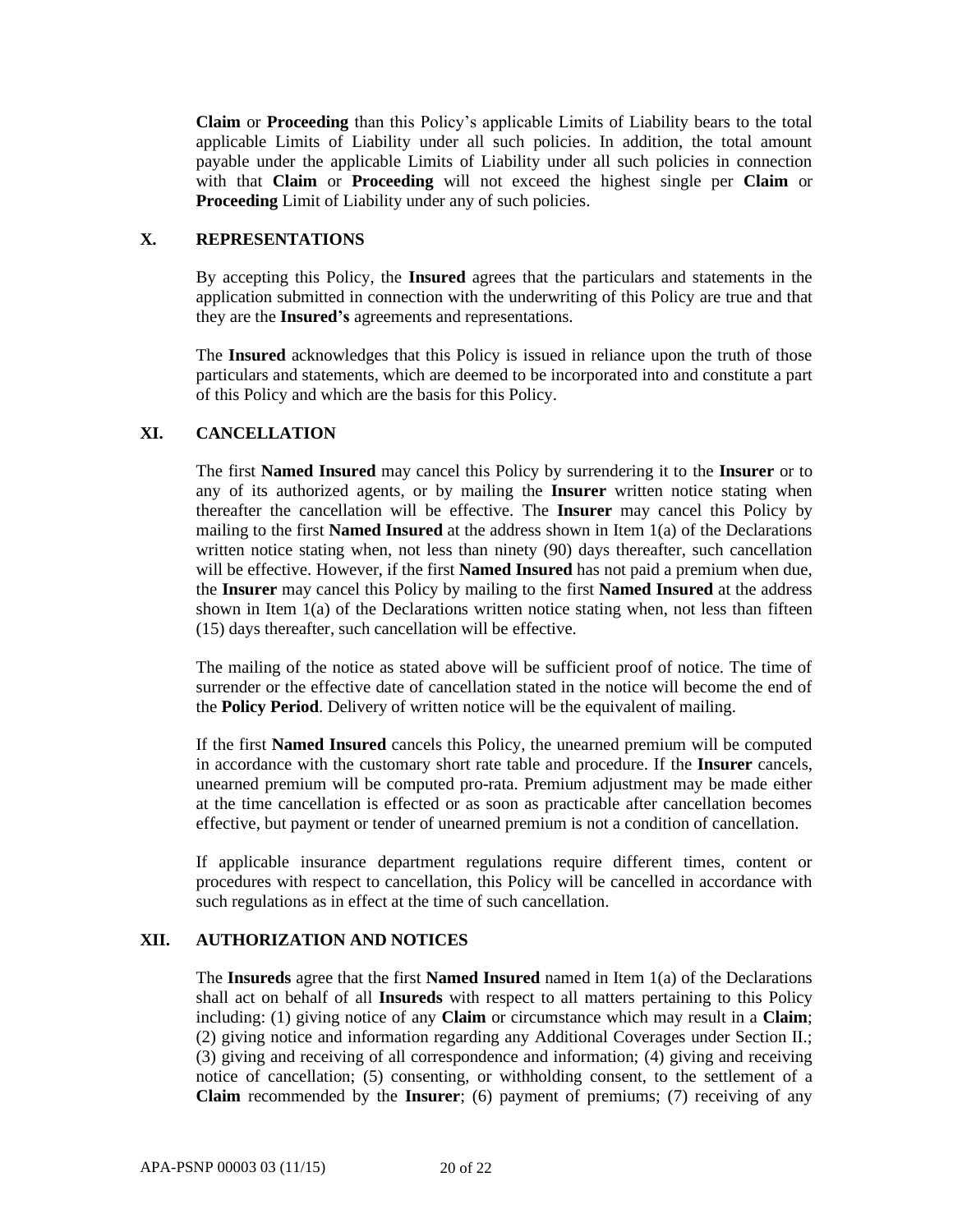return premiums; (8) receiving and accepting of any endorsements issued to form a part of this Policy; and (9) the exercising of any right to an Extended Reporting Period endorsement pursuant to Section VIII.

## **XIII. TERRITORY**

This Policy applies to **Professional Incidents, Privacy Wrongful Acts** or **Occurrences** taking place anywhere in the world, to the extent permitted by law. However, any **Claim**  or **Proceeding** arising from such **Professional Incidents, Privacy Wrongful Acts** or **Occurrences** must be made and brought in the United States of America, its territories and possessions, Puerto Rico or Canada.

## **XIV. ASSIGNMENT AND CHANGES TO THE POLICY**

This Policy and any and all rights hereunder are not assignable without the prior written consent of the **Insurer**.

If an **Insured** dies or is declared legally incompetent, such **Insured's** rights and duties will be transferred to such **Insured's** legal representative while acting within the scope of his or her duties as such. Until such **Insured's** legal representative is appointed, anyone having temporary custody of such **Insured's** property will be covered under Insuring Agreement B.(1).

This Policy contains all the agreements between the **Insured** and the **Insurer** or its authorized agents concerning this insurance.

Notice to any agent or knowledge possessed by any agent or person acting on the **Insurer's** behalf, will not result in a waiver or change in any part of this Policy or prevent the **Insurer** from asserting any right under the terms and conditions of this Policy. The terms and conditions of this Policy may only be waived or changed by written endorsement signed by the **Insurer**.

## **XV. BANKRUPTCY**

The bankruptcy or insolvency of the **Insured** or the **Insured's** estate does not relieve the **Insurer** of its obligations under the Policy.

## **XVI. SUBROGATION**

In addition to any right of subrogation existing at law, in equity or otherwise, in the event of any payment by the **Insurer** under this Policy, the **Insurer** shall be subrogated to the extent of such payment to all of the **Insured(s)'** rights of recovery. The **Insured(s)** shall execute all papers required (including those documents necessary for the **Insurer** to bring suit or other form of proceeding in their name) and do everything that may be necessary to pursue and secure such rights. The **Insurer** shall not exercise its subrogation rights against any natural person **Insured**, unless Exclusion A.(1) above applies to such **Insured**.